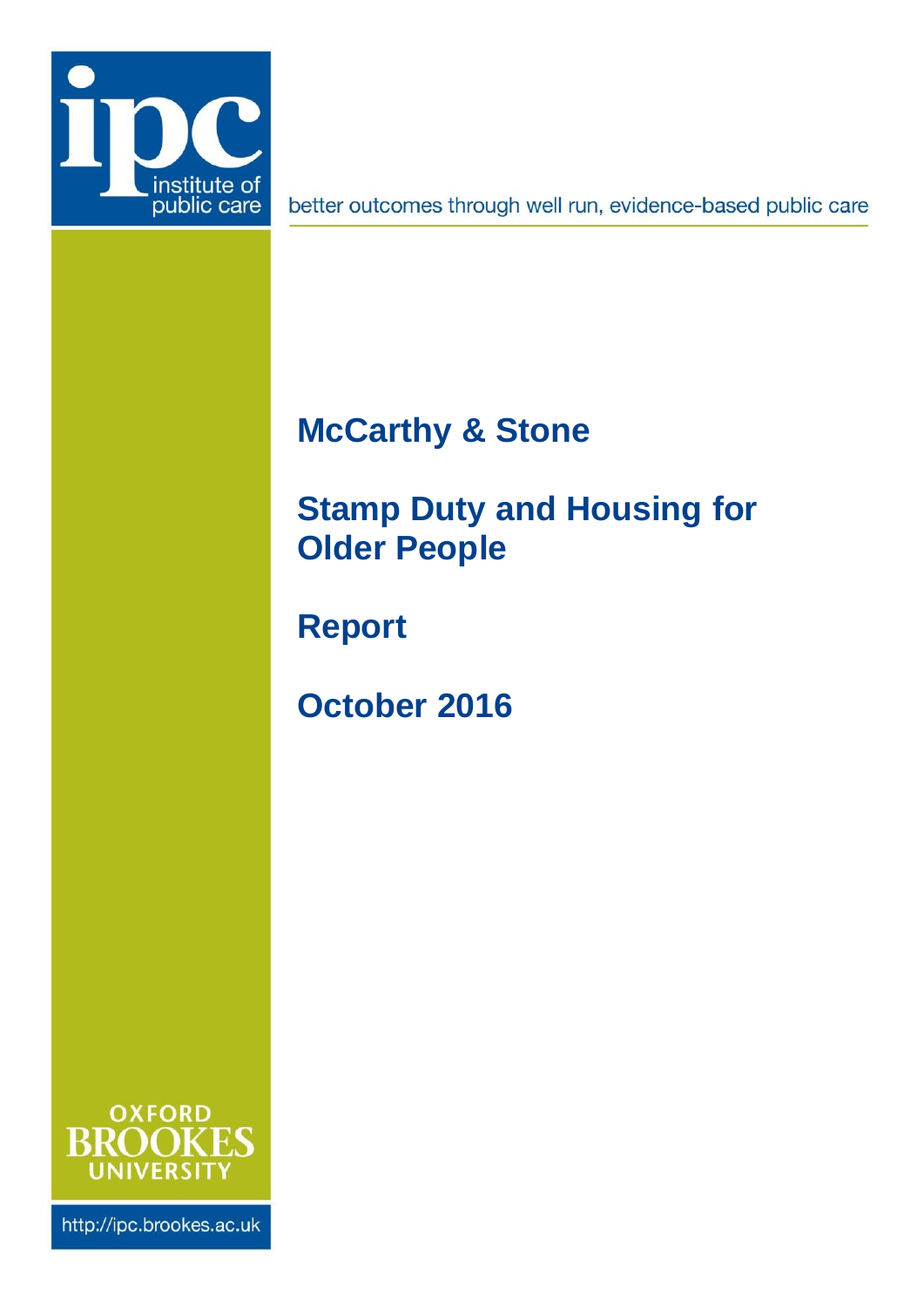# **McCarthy & Stone**

## **[Stamp Duty and Housing for](#page-0-0) Older People**

**A brief study of the potential impact that changes to Stamp Duty might have on the older person's housing market and on tax revenues gained through Stamp Duty.**

## **Executive Summary**

## **1 Introduction**

McCarthy and Stone wish to understand the potential impact a reduction in stamp duty could have on older people and the wider housing market. This report by the Institute of Public Care at Oxford Brookes University updates our original work carried out in 2013, and explores the current context for such a move, as well as the potential implications.

## **2 The challenge for the housing market**

There are a number of long-term and long-standing problems for the housing market in the UK:

- **Younger people struggling to step up in the housing market because of a** shortage of properties to buy.
- The lack of affordable property to buy and a lack of offers from potential first-time buyers delaying the sale of people's current property.
- **The number of older people living in properties that are "too big" for them or** unsuitable to their current needs, or both.

Incentivising older people to move could help address these issues and provide the UK economy with a welcome stimulus. As the Chartered Institute of Housing and the Housing LIN put it:

*"We need to plan for and deliver housing of the right types, sizes and tenures to meet the changing housing and health needs of the population including older people."*

## **3 Stamp Duty**

#### **3.1 Introduction**

The average cost of moving house in the UK is almost £11,000, and in London over £31,000.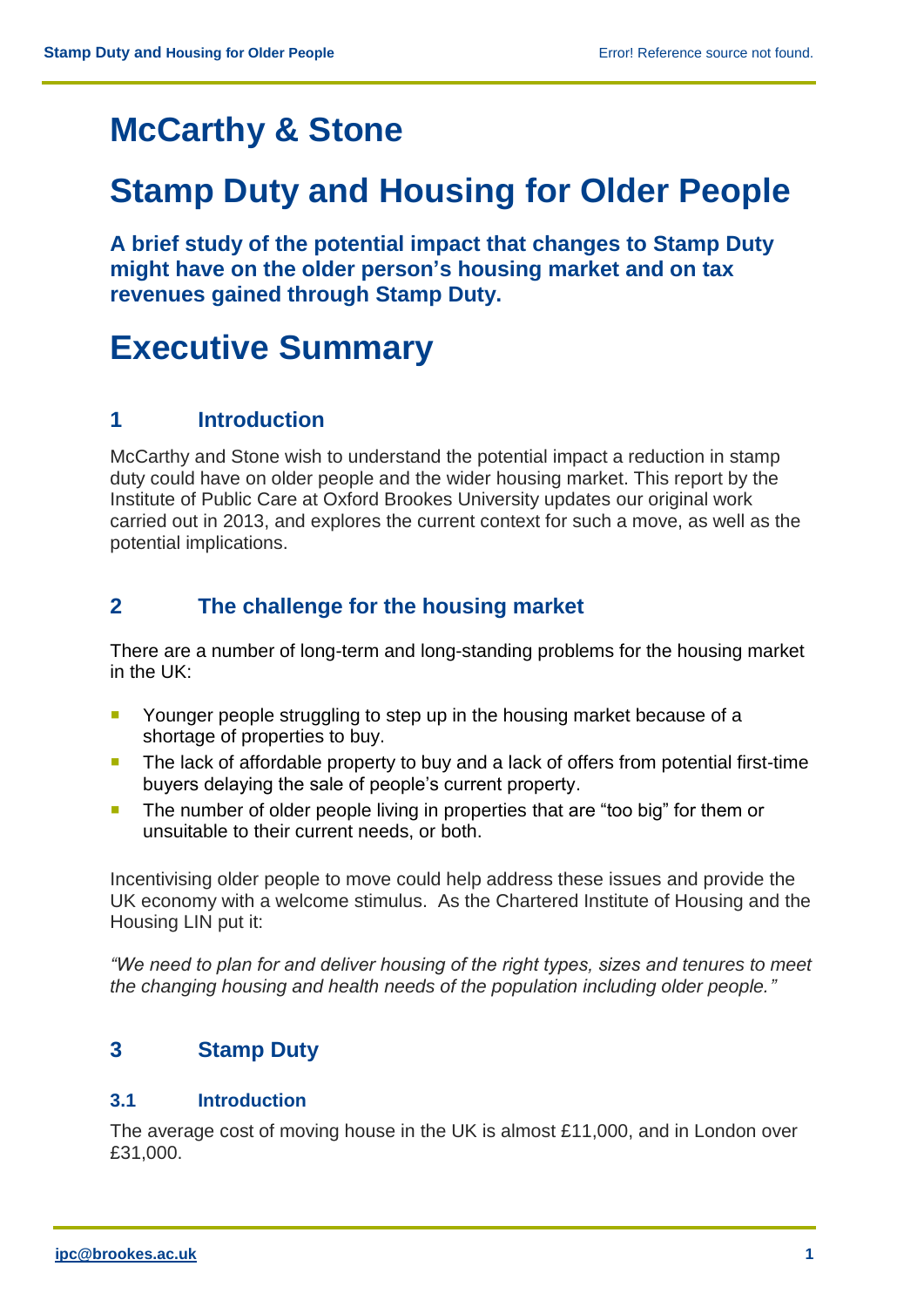Stamp Duty is essentially a "purchase tax" on buying a house. Removing it from transactions involving older people potentially provides a real incentive for them to move and so free up the housing market.

There were significant changes to SDLT in 2014 that changed how it is calculated. The changes have been described as '…*introducing a sliding system based on thresholds and dependent on a property price'*. *…The new rates are now payable only on the portion of a property price which falls within each band….there are those who will be better and worse off compared to the previous system*.'

The changes mean that:

- $\blacksquare$  The entry threshold is lower
- The system is less disruptive of the market without price 'notches'
- **People buying at prices between £125K and £250K pay less**
- **People buying at £249,999 are the same as they were**
- People buying at  $£300,000$  pay significantly less
- **People buying at £500,000 pay significantly less**
- People buying at  $£1$ million pay less
- **People buying at £2million pay more**

#### **3.2 Stamp duty and the market**

The impact of the changes described above seems to have been positive, with many buyers now better off. However, stamp duty revenues raised on residential properties increased to a record £7.5 billion in 2014-15.

Further changes were introduced as of April 2016 around purchasing buy-to-let and second homes.

### **4 The current UK housing market**

Anxiety over the outcome of the referendum vote on Britain leaving the EU led to a slump in the housing market in the UK. Reported levels of activity fell sharply in spring/early summer 2016, but surveys suggest that confidence now continues to recover.

The average price of a property in the UK was £216,750, but with very significant regional variations. The average in England was £232,885 whilst the average in London was £484,716 and in Northern Ireland it was £123,241.

Projections suggest that house prices will recover consistently from 2018 to 2020, especially in London.

Recent research into housing affordability shows that market entry is increasingly difficult. However, others have noted the difficulties of those who are on the first rung of the housing ladder but find themselves unable to move to a larger 'family' property.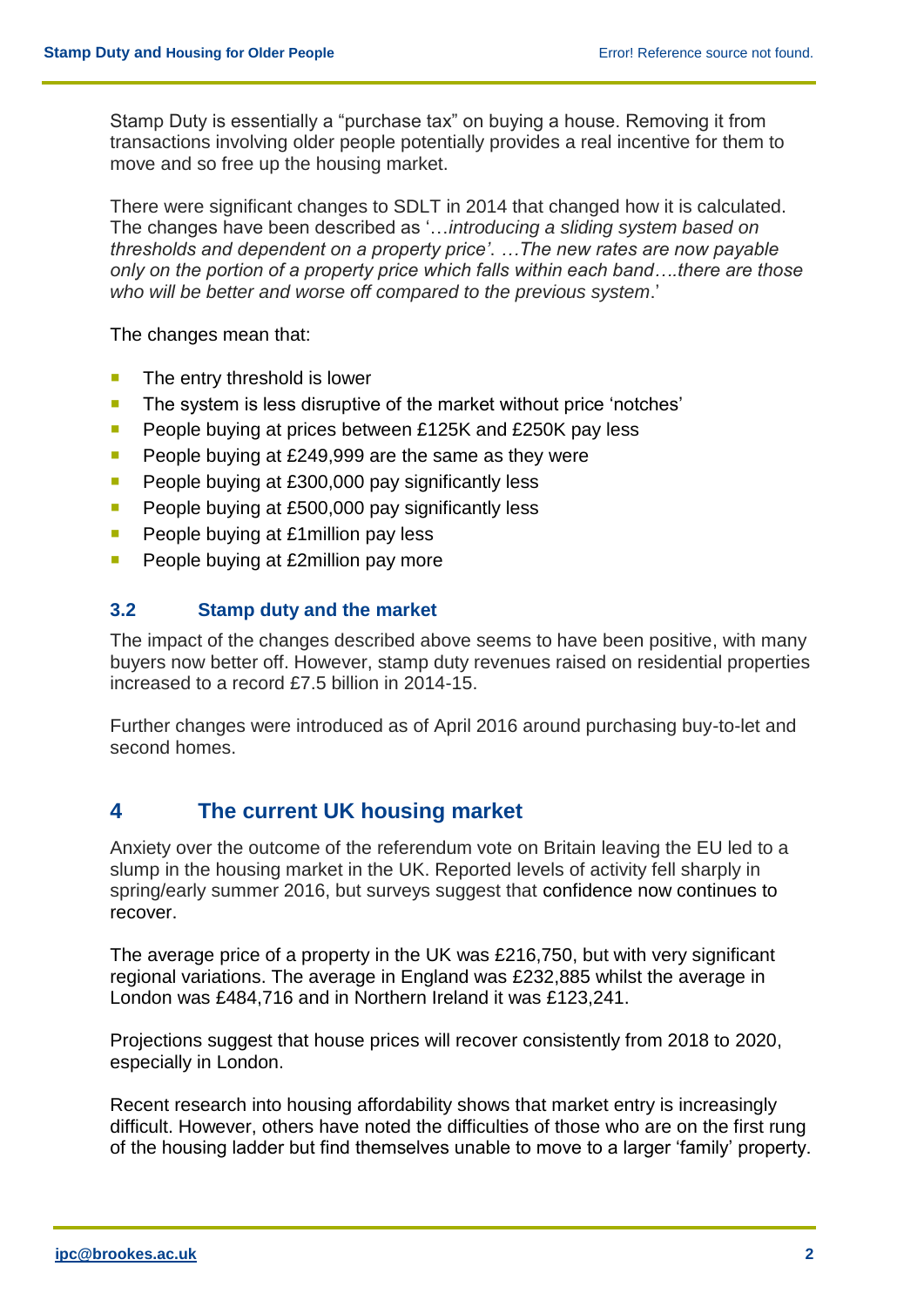## **5 Housing and older people**

#### **5.1 Characteristics of the older population**

Some key characteristics of the UK population are:

- It is expected to increase by nearly 10 million over the next 25 years, taking the total number of people living in the UK to 69 million by 2025.
- Around 23% of the population are currently aged over 60 and during the next 20 years this proportion will rise to 29%, by which time nearly one in 12 people will be aged 80 or over.

Within this overarching challenge, there is an issue which is becoming more pressing – providing housing suitable for an ageing population.

Households headed by older people are projected to grow faster than any other group and to account for 74% of the increase in all households by 2039. By 2039, 37% of households will be headed by someone aged 65, compared to 27% in 2014.

#### **5.2 Housing tenure and the older population**

People remaining in larger properties into their old age have significant consequences for the housing market. Housing assets reach a peak as people near old age and older people have a greater share of the UK's housing assets.

Outright home ownership is higher for those over 65 than for younger people, with 71% of older people owning outright.

A large proportion of older people are owner-occupiers: some 80% of people over 65 who currently head households are owner-occupiers.

Current information suggests that 90% of older people continue to live in nonspecialist accommodation.

#### **5.3 Suitability of accommodation**

Over 50% of all 65+ households are considered as 'under-occupying' by official standards.

Also, over half of owner-occupiers in England and Wales aged over 50 have two spare bedrooms. Older people's accommodation is not always suitable to their needs. As one commentator says:

*"It's a depressing fact that too many older people in Britain today face living their later years in substandard housing. Older people are at the greatest risk of living in nondecent housing…"*

Being in the right type of accommodation is increasingly recognised as important to the health and well-being of older people. There is now a wealth of research linking housing and health. As one report put it: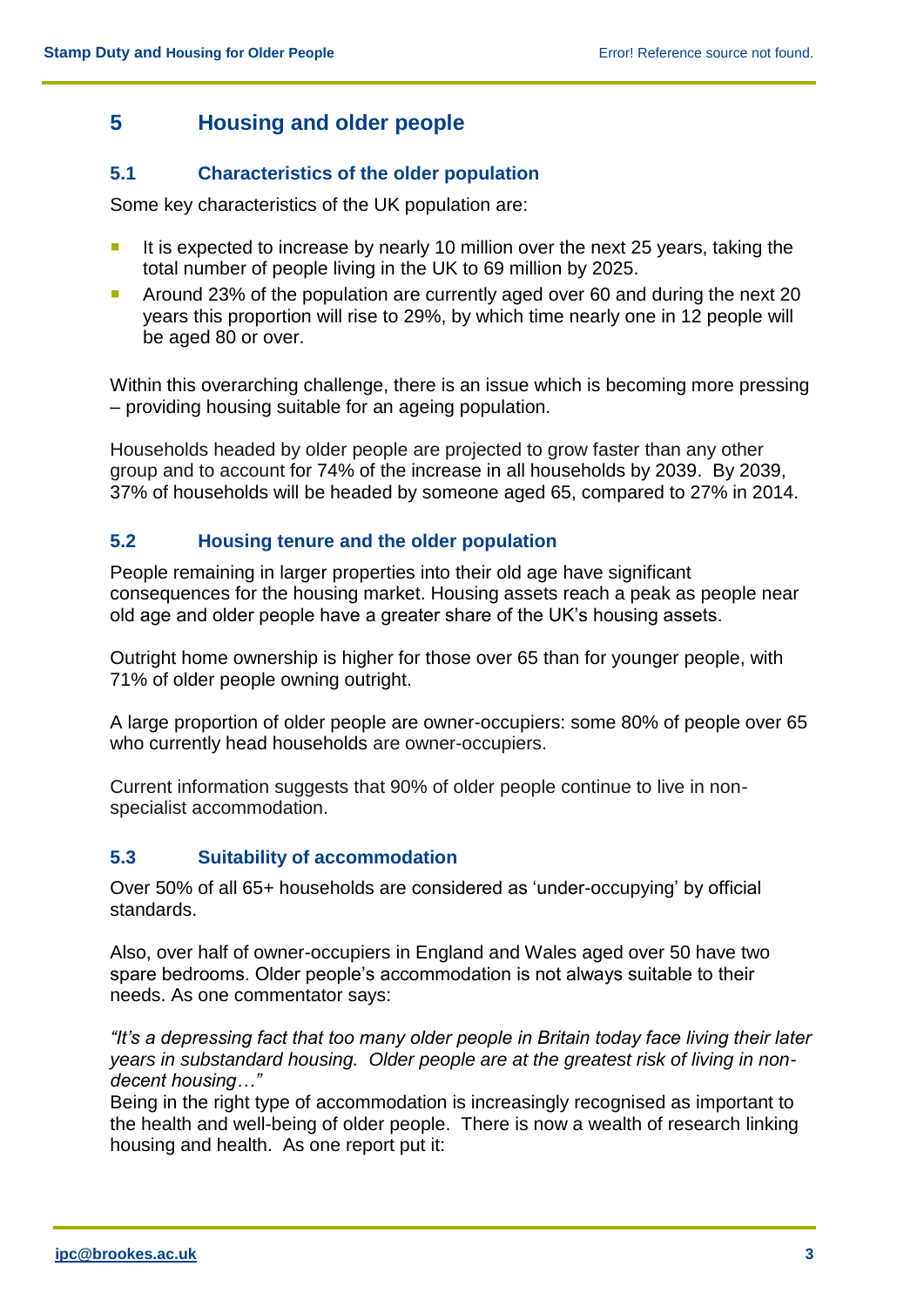*Poorly designed housing clearly predisposes accidents, with the elderly being particularly affected, as they are more likely to suffer injuries… '*

In order to be able to move, older people need to have suitable accommodation to move into. It has been identified that:

- **There is a significant housing supply shortage generally, but particularly with** regard to retirement housing.
- Currently around 2% of housing stock is retirement housing.
- **Diacy 3% of new housing is specifically for 'elderly' or 'sheltered' accommodation.**
- Around 5,500 retirement housing units are being delivered a year  $-$  far below the level needed.
- Data suggests potential demand for around 30,000 retirement housing units a year.

#### **6 Why do older people move?**

There are many influences. For some finance is key - older people are often "asset rich and income light" having retired onto lower incomes. They may wish to release equity either to fund their own living costs or, to assist their own children onto the housing ladder.

Post-retirement movement can be because of:

- **Poor health in older age (those whose health has deteriorated over a period are** more likely to move than those whose health has improved or stayed the same).
- A wish to improve lifestyle post-retirement, and to create a more secure environment to grow old in.
- The need for assistance in terms of informal or formal care provision.

Better-off people tend to move earlier out of choice, poorer people tend to move later out of necessity.

Research has found that more than a quarter of retired homeowners expect to sell their house to help ease the pressure of living on a pension; most intend to buy another property.

Other research found that a fifth of over-55s feel that they cannot afford to run their homes and that the average homeowner aims to raise £78,000 by moving to a less expensive property.

Downsizing is an option considered by many people as they get older.

Surveys have identified three main reasons for moving:

- Family/other reasons.
- **Moving to smaller accommodation.**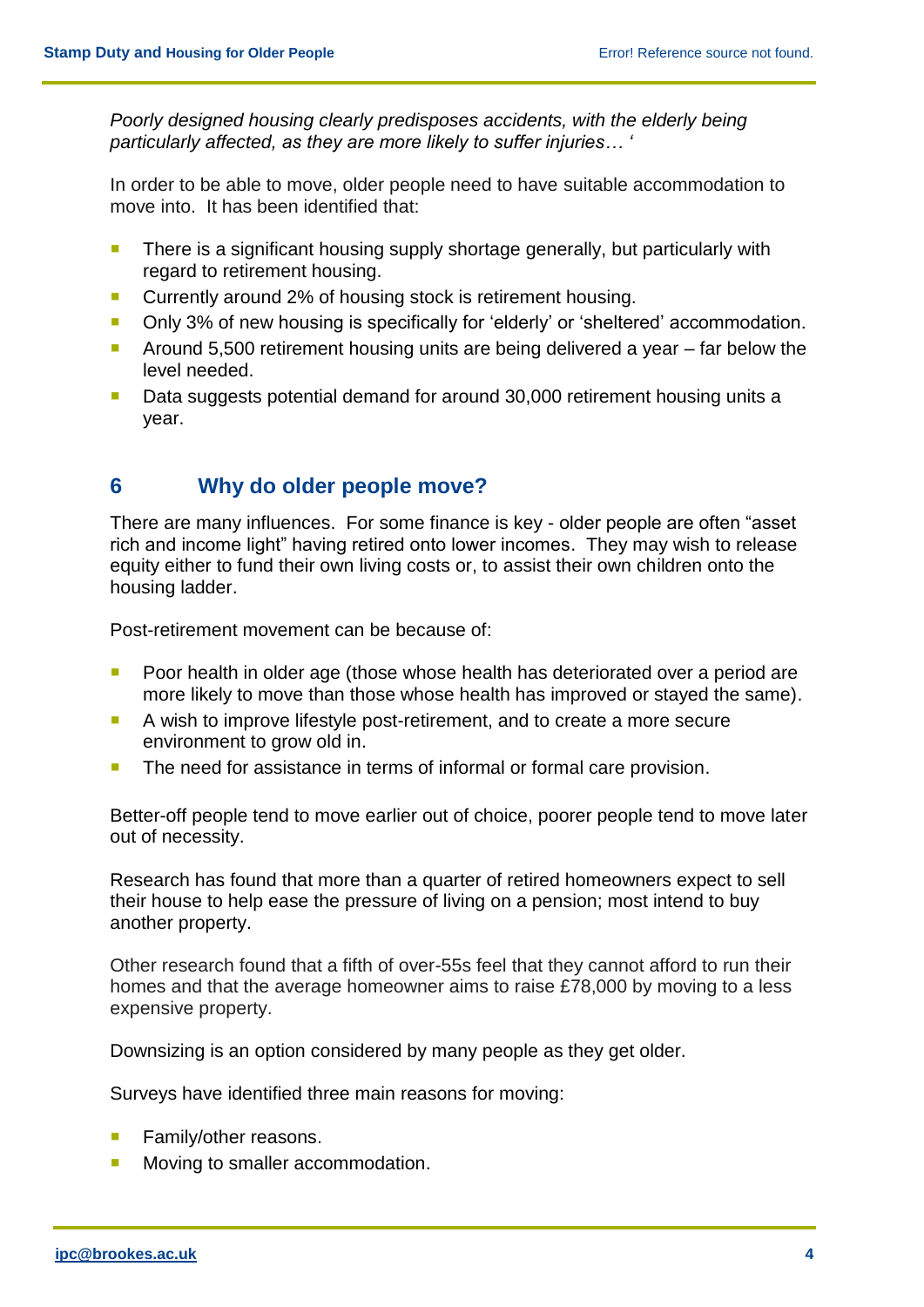Moving to a better neighbourhood.

However, there are also disincentives to moving:

- **Emotional stress.**
- Cost.
- **Physically difficult.**
- **Lack of suitable properties available.**

Up to 58% of over-60s are interested in downsizing but feel restricted by a lack of suitable alternative housing or a fear of moving to an unfamiliar environment. Those interested in downsizing are currently sitting on £400bn of housing wealth.

## **7 "Downsizing" and the housing market**

There are significant problems in the UK housing market in terms of available properties and low levels of transactions; enabling or encouraging older people to "downsize" could significantly help to address that.

However, according to one report downsizing amongst the over 65s in the UK has stagnated. It is estimated that in 2026, empty bedrooms in the homes of the retired could exceed 10 million.

It has been calculated that the average equity that could be released by downsizing to a home with one less bedroom is around £52,000. Changing the type of property can also have an effect. For example, downsizing from a 3-bed house to a 2 bedroom flat in London could release around £98,000 in equity, based on average property prices, while downsizing from a 4-bedroom detached house to a 2-bedroom flat in the South East could release £205,500 in equity.

Analysis from that review suggests that 200,000 older people (defined as over 55) move each year, while 271,000 die. This releases 189,000 owner-occupied properties back on to the market for other (non-older-person) families. Of these, there are 43,000 two-bedroom properties, 101,000 three-bedroom and 21,000 four or more bedroom properties each year.

If those in older households that are currently under-occupied were to downsize, a further 766,000 family-sized homes could be released onto the market and this would be at a lower cost and quicker than building.

Downsizing needs both enough suitable properties for "downsizing" people to move into, and incentives to move. The phrases "*Last time buyer"* and *"Rightsizing"* are helpful here.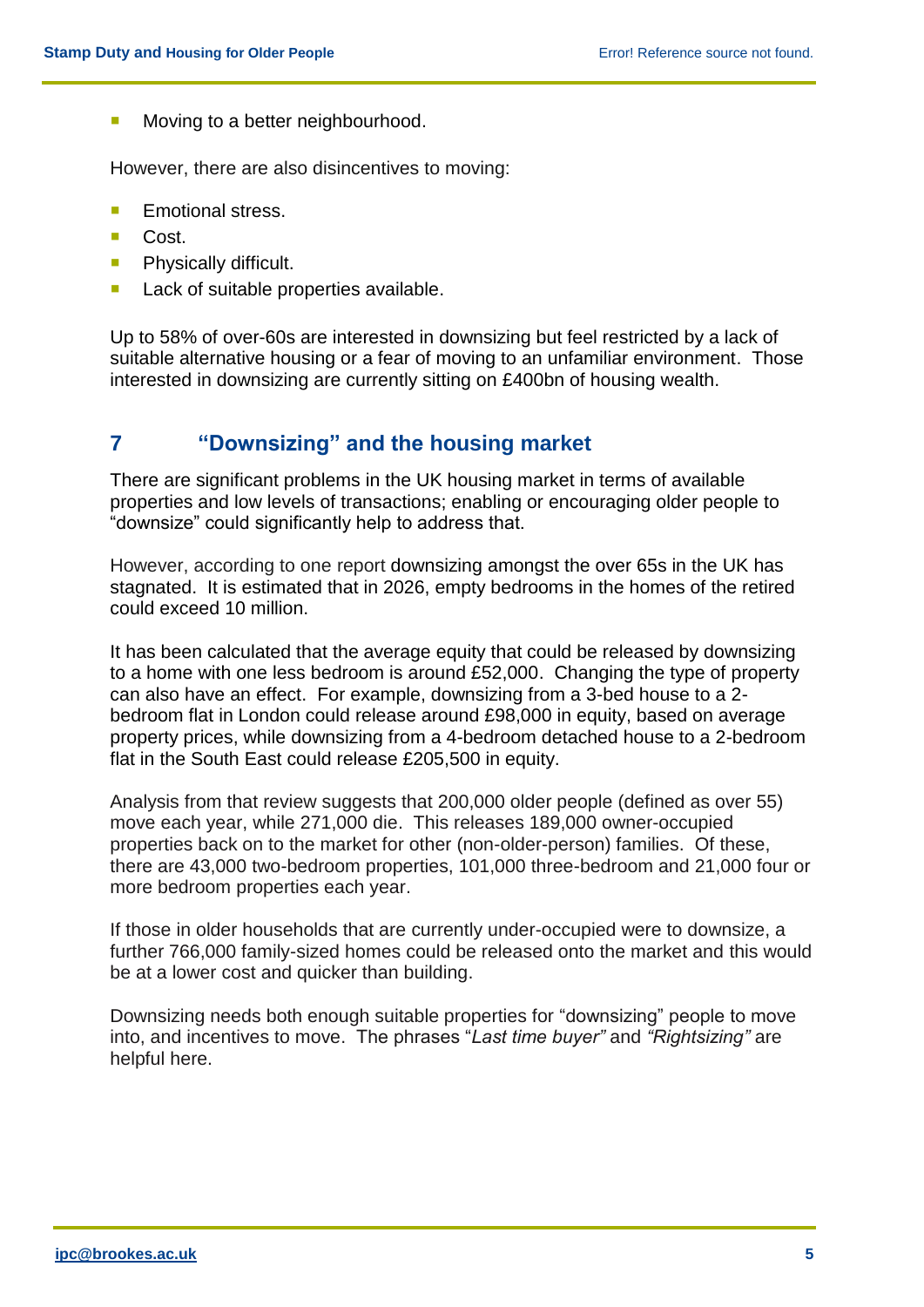Both benefits and barriers associated with 'downsizing' have been identified. The potential benefits include financial benefits, a reduction in domestic maintenance, health and social benefits. Barriers include emotional factors and attachment to the 'family' home as well as:

- **The Nuisance Factor.**
- The Esteem Factor.
- **The Hospitality Factor.**
- **The Cost Factor.**
- The Supply Factor.

Overall, household 'manageability' and the freeing up of equity are the main reasons people contemplate downsizing.

One survey found that levels of downsizing in recent years have actually been fairly small.

#### **8 Stamp duty and the economy**

Since 2008-09, SDLT has shown a year on year growth in yield. HMRC attribute this to a recovery in the housing market and the introduction of higher SDLT rates of property transactions over £1m. However, the impact of SDLT goes beyond just revenue raised.

Research findings suggest that the housing market responds very strongly and quickly to changes in SDLT, making it very distortionary compared to standard recurrent taxes. They emphasise the likely importance and role of deposits within the property mortgage system arguing that this amplifies the effect of SDLT.

Reducing the cost of housing transactions can be an effective economic stimulus policy when governments are seeking to respond to an economic downturn. Evidence suggests that replacing stamp duties with more efficient taxes will also lead to an increase in property transactions.

Also, it supports the view that a buoyant housing market generates far more income for the Revenue than just from Stamp Duty.

Best and Kleven identified that a 1 percentage point reduction in the Stamp Duty rate increased transactions by 20%.

#### **9 Modelling the impact of a change in stamp duty**

So what could be the impact of changing the current liability for stamp duty for older homeowners?

Table 1 below models the revenue overall that could be gained from the additional sales generated by exempting older people from SDLT when they move. Offset against that would be the initial loss to the revenue from those older people who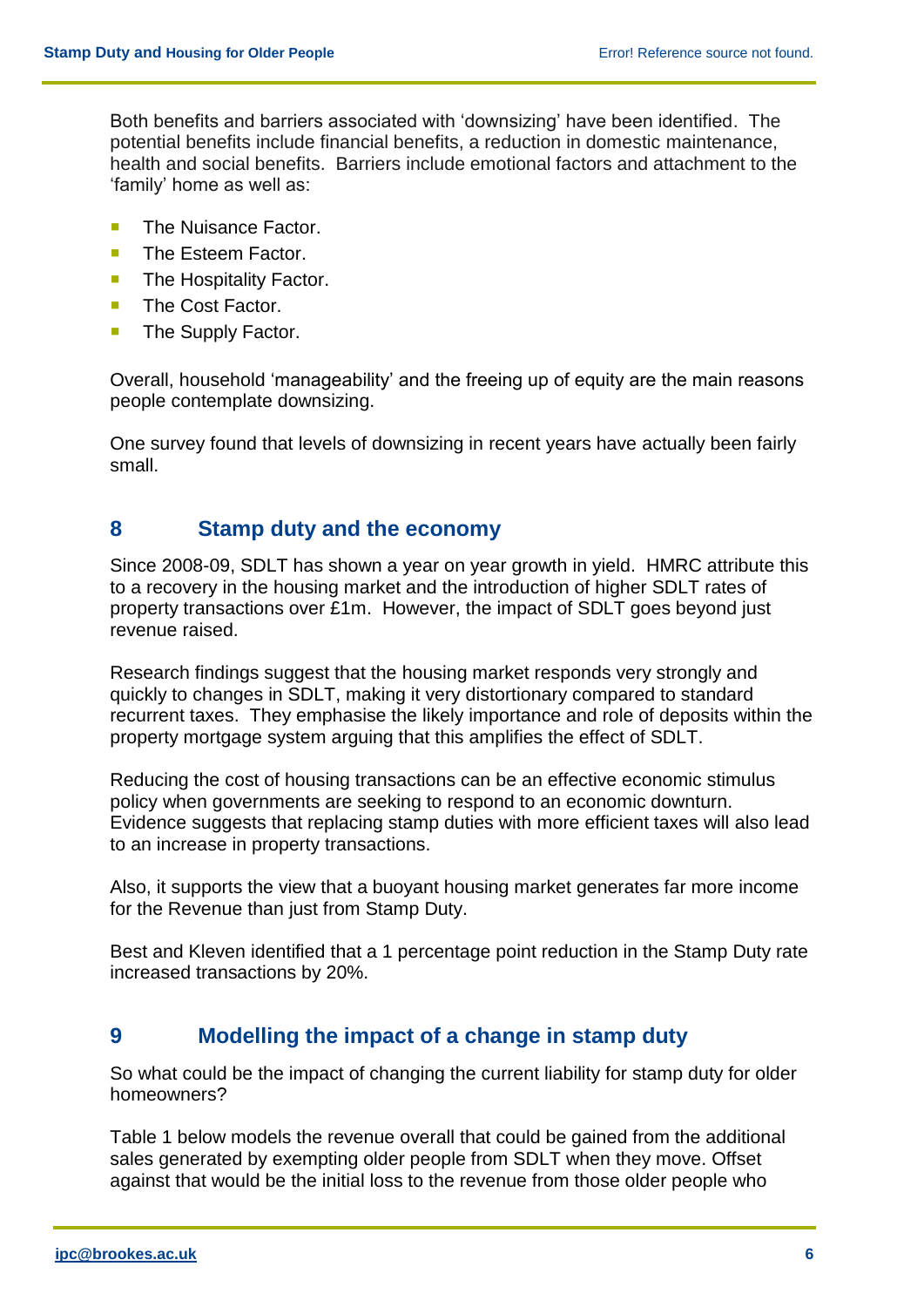would have moved anyway (£367m) and this figure is included in the calculation in the final column of Table 1. Exempting older people as both buyers and sellers would have a higher initial cost, but would be more likely to generate additional moves and housing transactions.

#### **Table 1: Potential impact of exempting older people from Stamp Duty– all transactions at average house price level (£m)**

| <b>Increased</b><br>sales<br>from<br>cutting<br><b>SDLT</b> for<br>older<br>people | <b>Additional</b><br>moves | <b>SDLT Revenue lost</b>                       |                                                     | <b>Other tax</b><br><b>revenues</b><br>qenerated<br>(at £6K)<br>per sale) | <b>Additional</b><br><b>SDLT</b><br>generated<br>by chain<br>of 3 more<br>sales | <b>Additional</b><br>other tax<br>revenue<br>generated<br>by chain | <b>Net benefit</b><br>to revenue<br>with<br>exemption<br>for older<br>people<br>buying<br>only |
|------------------------------------------------------------------------------------|----------------------------|------------------------------------------------|-----------------------------------------------------|---------------------------------------------------------------------------|---------------------------------------------------------------------------------|--------------------------------------------------------------------|------------------------------------------------------------------------------------------------|
|                                                                                    |                            | Exempting<br>older<br>people<br>buying<br>only | Exempting<br>older<br>people<br>buying &<br>selling |                                                                           |                                                                                 |                                                                    |                                                                                                |
| 1%                                                                                 | 2,000                      | $-3.67$                                        | $-7.34$                                             | 12.0                                                                      | 11.01                                                                           | 36.0                                                               | $-311.4$                                                                                       |
| 5%                                                                                 | 10,000                     | $-18.35$                                       | $-36.7$                                             | 60.0                                                                      | 55.05                                                                           | 18.0                                                               | $-90.3$                                                                                        |
| 10%                                                                                | 20,000                     | $-36.7$                                        | $-73.4$                                             | 120.0                                                                     | 110.1                                                                           | 360.0                                                              | 186.4                                                                                          |
| 20%                                                                                | 40,000                     | $-73.4$                                        | $-146.8$                                            | 240.0                                                                     | 220.2                                                                           | 720.0                                                              | 353.0                                                                                          |
| 30%                                                                                | 60,000                     | $-110.1$                                       | $-220.2$                                            | 360.0                                                                     | 330.3                                                                           | 1,080.0                                                            | 739.8                                                                                          |

This shows that very low levels of increased sales would mean a loss to the Revenue, but an increase of 10% in the numbers of older people moving would generate a significant surplus for the Revenue, and that an achievable 20% increase would net the Revenue an extra £353m per annum. The overall net effect of the stimulus to the housing market could be very significant.

A reduction in Stamp Duty on sales and/or purchases by older people would help them to move into more appropriate properties, improve their quality of life and reduce dependency. It would encourage "downsizing", stimulate the housing market and begin free up larger properties for those lower down the housing market. Whilst Stamp Duty revenue would be lost on the transactions made exempt, other revenues generated and Stamp Duty recovered further down the chain would make good the defect, and more.

Clearly, an exemption from Stamp Duty only for people moving into identified retirement properties would have a much lower impact upon the loss of revenue than a 'blanket' exemption for all older people moving, whilst retaining the beneficial effects. However, at this stage it is less clear how effective such a reduction would be in encouraging older people to move.

Other approaches to freeing up the housing market through the tax regime are possible, but on the whole these seem to be either more punitive or somewhat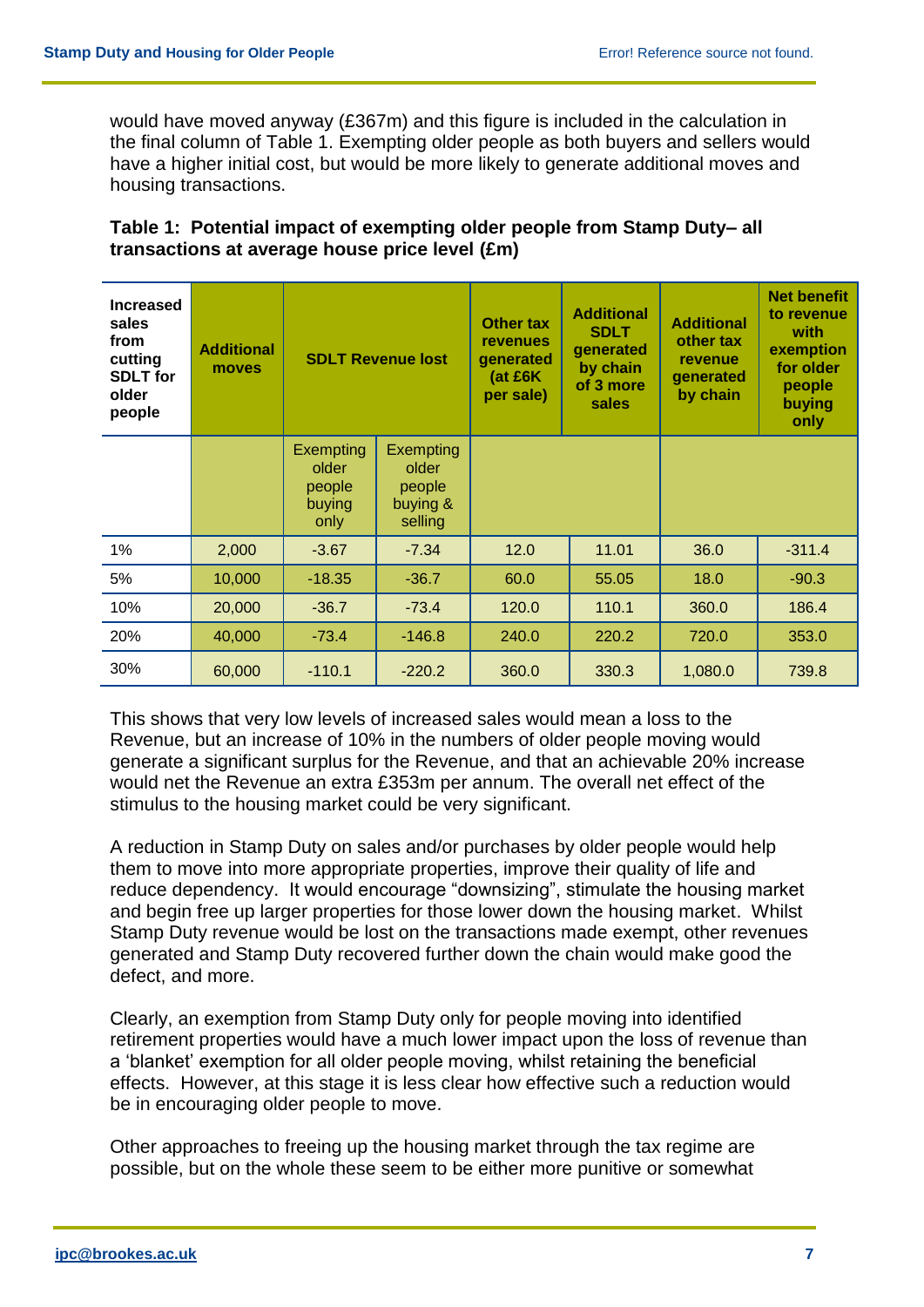distanced from the actual house sale, especially when compared with Stamp Duty. For example, the single person's discount on council tax (25%) could be abolished, which would mean older people living alone were faced with higher council tax bills. Alternatively, there could be reductions in VAT, targeted on the building industry. These though, could encourage people to stay put as much as to move.

## **10 Conclusion**

This report illustrates that there are large numbers of older people living in underoccupied houses and there are obvious benefits to them and to the housing market of encouraging or enabling them to move. It suggests that using a reduction in Stamp Duty for older people (preferably as buyers and sellers) could be a highly effective way of achieving that, and at no cost to the Government.

Other benefits include the potential impact on the health and wellbeing of older people through living in accommodation better suited to meet their needs. A reduction in Stamp Duty on sales and/or purchases of property by older people could stimulate the development of more retirement accommodation to meet an increase in demand. It could further stimulate the housing market and free up larger properties for those lower down the housing market ladder.

A more targeted approach exempting just those people moving into retirement properties would certainly be less costly to the Revenue, but at the present time there is only limited evidence as to its likely effectiveness in encouraging people to move. Nevertheless, there are good grounds for concluding that either approach is likely to bear fruit and is worthy of further consideration.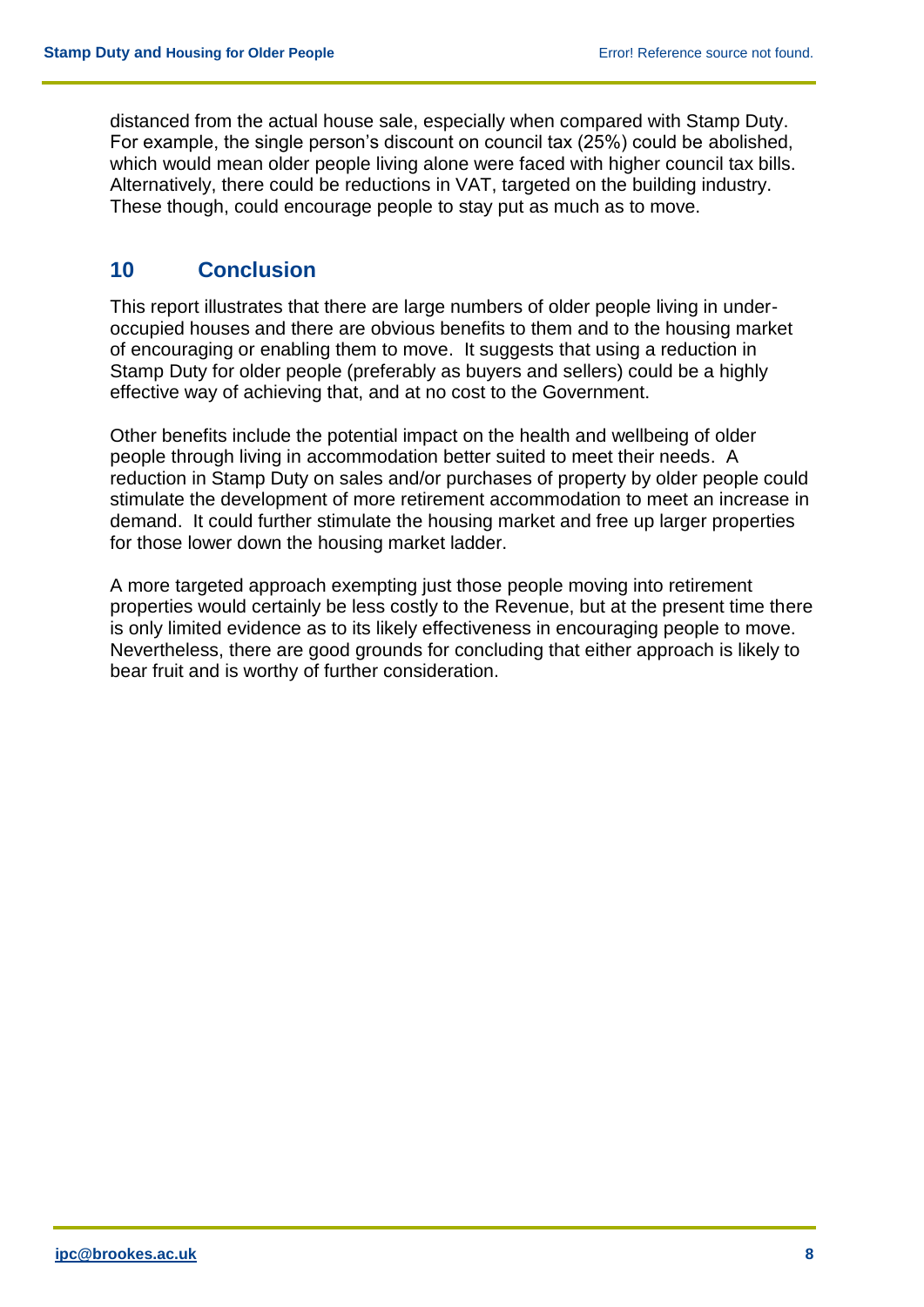# **Report**

### **1 Introduction**

McCarthy and Stone wish to understand the potential impact a reduction in stamp duty could have on older people and the wider housing market. This report by the Institute of Public Care at Oxford Brookes University updates their original work carried out in 2013, and explores the current context for such a move, as well as the potential implications, including providing a model of the revenue implications. In particular, the report tests the hypothesis that Stamp Duty (or SDLT) acts as a disincentive for older people moving, and therefore removing this liability could act as an incentive; this has the potential to release much needed family housing, and through generating a purchase chain actually increase tax revenues. This report explores:

- The current context for such a consideration: what are the drivers for such a change.
- The number of older people who move, and why: the reason 'downsizing' is relevant.
- The impact of Stamp Duty and the potential implications of a Stamp Duty exemption: an argument for changing current arrangements.

## **2 The challenge for the housing market**

There are a number of long-term and long-standing problems for the housing market in the UK:

- The number of younger people, especially those looking to make a step up in the housing market, who are struggling to do so because of a shortage of properties to buy.
- The lack of affordable property to buy and a lack of offers from potential first-time buyers delaying the sale of people's current property; raising a big deposit is a problem for others (exacerbated by the need to pay stamp duty). 'Second steppers' current equity position would account for just 7% of the price of a typical second stepper home. Compared with almost half (42%) in 2005.
- The number of older people living in properties which are "too big" for them or unsuitable to their current needs, or both.

These problems are particularly acute in certain parts of the country and it is hypothesized that incentivising older people to move would help address these issues and also provide the UK economy with a welcome stimulus. Half of all housing equity and the majority of larger properties are owned by people aged 65 and over; however, SDLT is estimated to account for only 30% of the tax revenue generated by a house move. As the Chartered Institute of Housing and the Housing LIN put it in their report '*New Approaches to Housing for Older People'* (2014):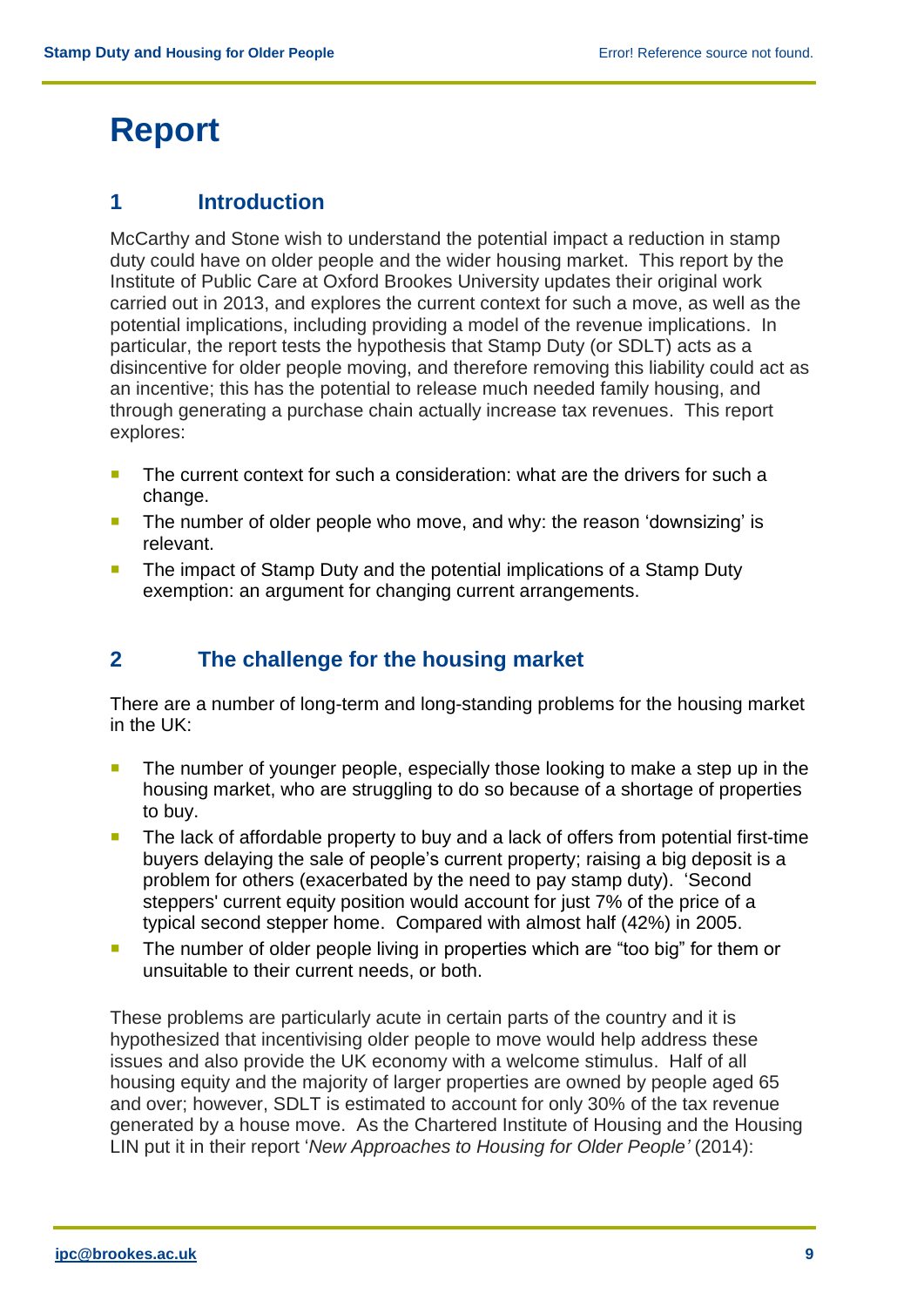*"We need to plan for and deliver housing of the right types, sizes and tenures to meet the changing housing and health needs of the population including older people."*

### **3 Stamp Duty**

#### **3.1 Introduction**

Moving house in itself carries a significant cost (including SDLT), on top of the cost of the property. Generally, these costs cannot be included in a mortgage taken out on the property so they can have a disproportionate effect on someone's willingness and ability to move. Lloyds Banking Group (2016) found that the average cost of moving house in the UK was almost £11,000, but with massive regional variations (in London the average is over £31,000).

Stamp Duty is essentially a "purchase tax" on buying a house. Any form of purchase tax potentially has a dampening effect upon the market within which it operates, although how far it has an impact on people's decision to move is largely uncharted territory. However, it seems reasonable to suggest that the size of the levy has an impact as does how much is known about the tax before any purchase decision is made. Removing it from transactions involving older people potentially provides a real incentive for them to move and so free up the housing market.

#### **3.2 Approaches to stamp duty**

In the UK, 'Stamp Duty' as a form of purchase tax on a wide range of goods or transactions has existed for a long period. However, the rates were increased significantly in the 1990s and it was re-named Stamp Duty Land Tax in 2003. This system has traditionally been based on charging a fixed percentage of the purchase price of a property, with the percentage increasing as the price passes set thresholds. Stamp Duty is also levied on share transactions and commercial property sales, but this report focuses only upon SDLT and residential property sales.

There were significant revisions to SDLT in 2014 that changed how it is calculated. Knight Frank, in the introduction to their Stamp Duty calculator, described the changes as '…*introducing a sliding system based on thresholds and dependent on a property price'*. They go on to say: *'Before 2014 a 'slab structure' was in place with buyers paying a rate based on the entire property purchase price…The new rates are now payable only on the portion of a property price which falls within each band. As with every tax, there are those who will be better and worse off compared to the previous system*.'

Information about the old and new rates and the impact of the change on individual transactions is set out in Appendix 1. That information shows that:

- $\blacksquare$  The entry threshold is lower
- The system is less disruptive of the market without price 'notches'
- **People buying at prices between £125K and £250K pay less**
- People buying at £249,999 are the same as they were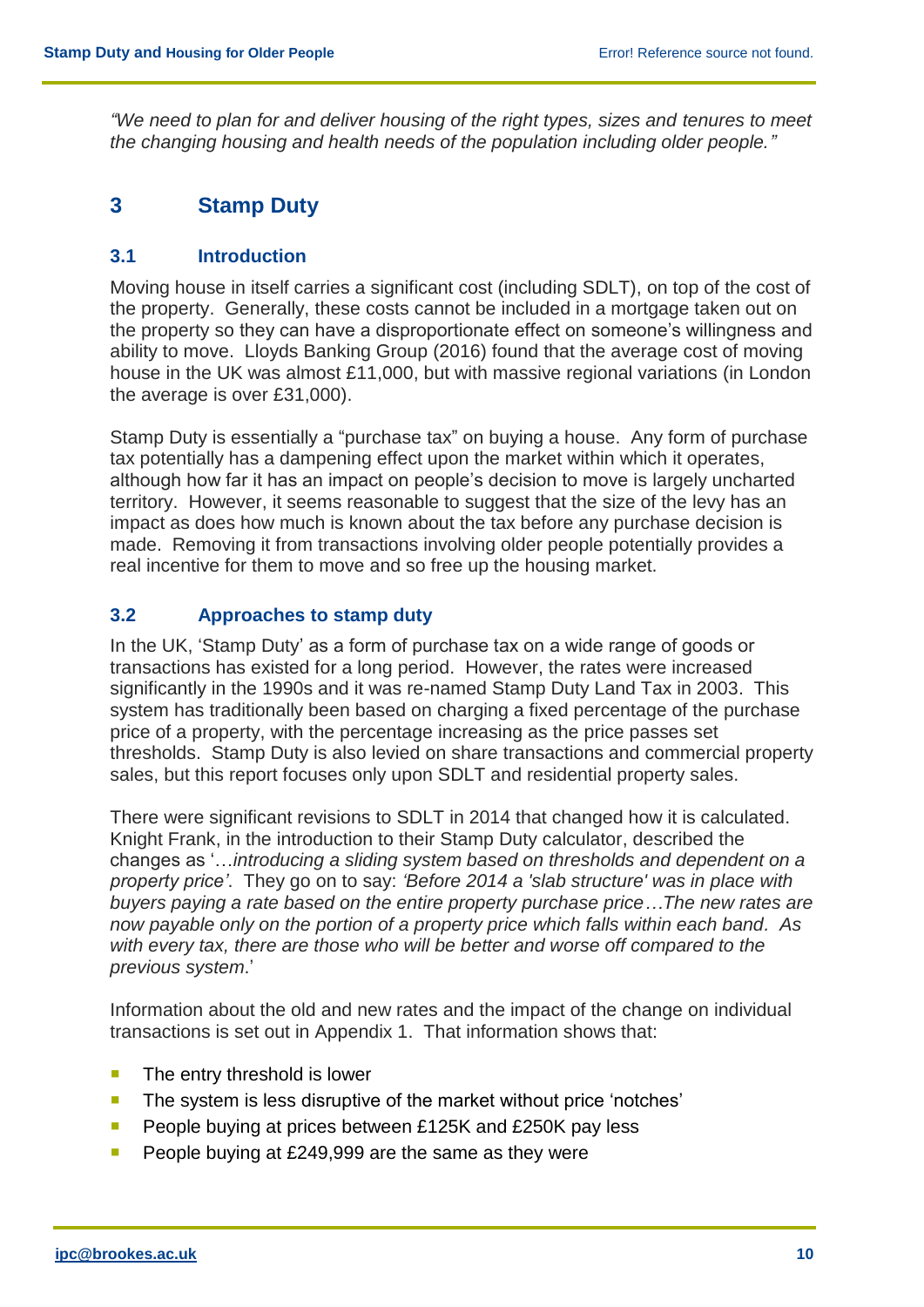- People buying at  $£300,000$  pay significantly less
- $\blacksquare$  People buying at £500,000 pay significantly less
- **People buying at £1million pay less**
- People buying at  $£2$ million pay more

In effect, when making a purchase of any residential property no stamp duty is paid on the first £125,000, then 2% on £125,001 to £250,000 and 5% above £250,000 and so on. This replaces the previous system where, once a price threshold was crossed the whole transaction was taxed at the higher rate. This had led to anomalies in the market, particularly the "bunching" of prices below a threshold point and "holes" above it, as people sought to avoid the cost of having the higher rate levied on the whole transaction (Best and Kleven 2016).

#### **3.3 Stamp duty and the market**

The impact of the changes described above seems to have been positive: in December 2015 Halifax, the mortgage lender, reported in a press release that the 'tipping point' price, when a buyer is worse off under the new stamp duty structure was £938,000 and that typical home buyers were approximately £4,500 better-off due to the changes. Also, despite this, and whilst the top end of the market was dampened by the changes, stamp duty revenues raised on residential properties increased to a record £7.5 billion in 2014-15.

Further changes were introduced as of April 2016 that add a 3% additional rate of SDLT onto purchases of additional properties such as buy to lets and second homes. KPMG consider that this will affect a wider range of people than perhaps anticipated, including those in a chain whose buyers pull out and newly-weds, those entering civil partnerships where both had a property prior to buying one together and those where the mortgage company insists the parents take a share in the property. The punitive effect works in the same way in all three cases, as someone involved in the purchase already owns another home and therefore the 'second home' rule applies. The Royal Institute of Chartered Surveyors (RICS) reported in January 2016 that the (then) planned introduction of the buy-to-let provisions had led to a temporary upsurge in house buying, but beyond that and given how recent these further changes are, it is hard to know at this stage how they will impact upon the housing market.

There have been moves in the past to offer temporary relief from SDLT and the notion of abolishing or offering relief on Stamp Duty is not a new or original concept. For example, there was a Stamp Duty "holiday" for first time buyers from March 2010 through to March 2012. Whilst these initiatives have not been retained for a substantial period, they do indicate that selective exemptions are possible.

An interim evaluation by the HMRC (Bolster, A 2011) found that the 'holiday' had relatively little impact, drawing in 0-2% more buyers, and lowering the prices they paid by less than 0.5%. However, this is at variance with the general findings of Best and Kleven (Best and Kleven 2013, 2016) in their papers on the impact of transaction taxes in the housing market. It also runs contrary to the recent experience in the housing market with the introduction of the new rates of SDLT for buy-to-let and second homes.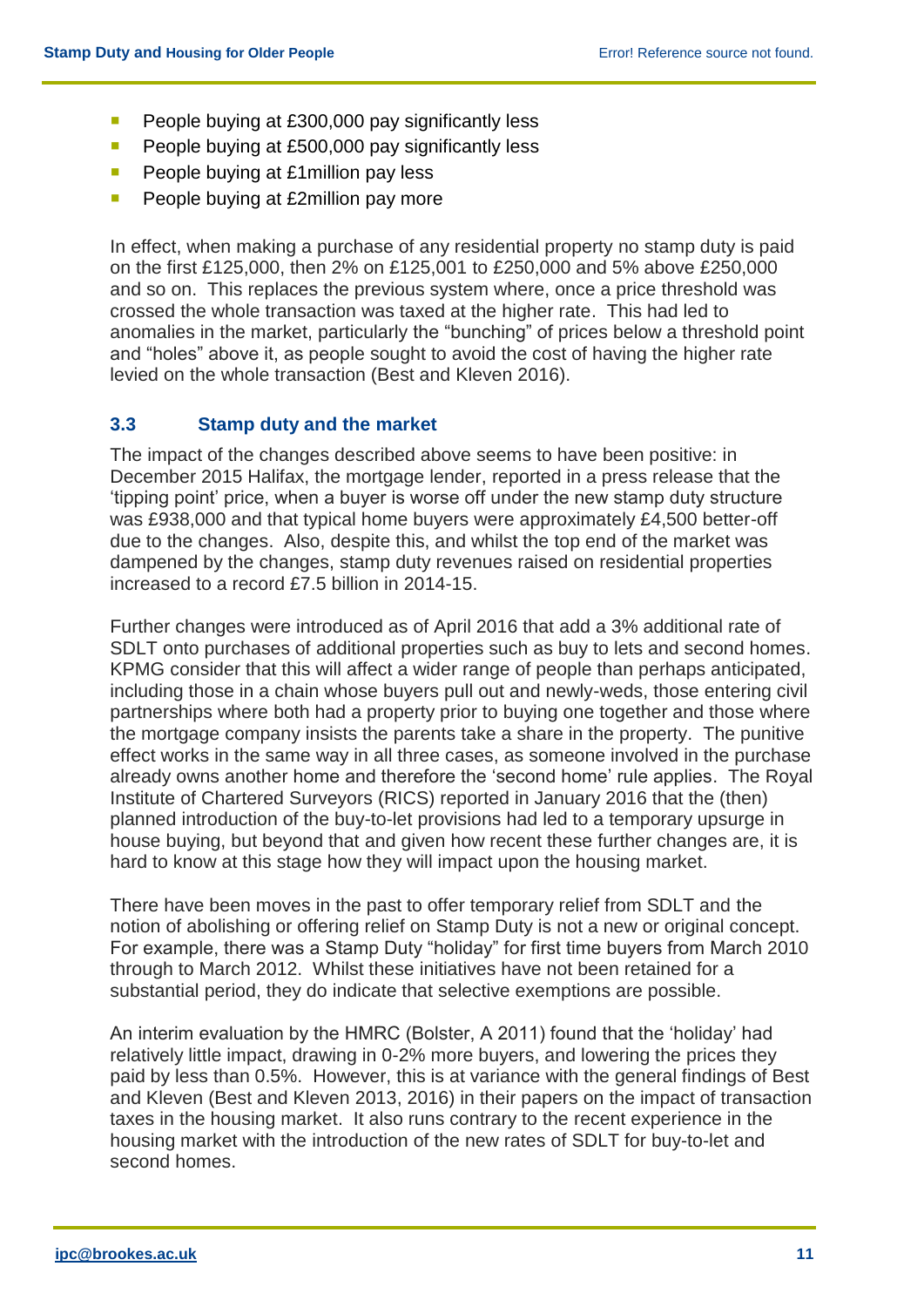Yorkshire Bank has speculated that moving the burden of paying Stamp Duty away from the buyer, and towards the seller would be a help, arguing this would make housing more affordable. However, others have pointed out that sellers would either raise the price of the property to cover the additional cost falling on them, at no net gain to buyers, or they could be discouraged entirely from putting their property on the market. In any event, there is no evidence available to support Yorkshire Bank's contention.

#### **Stamp Duty – Key points**

- **There were significant changes to Stamp Duty rates in 2014.**
- These changes appear to have had a positive impact on the housing market.
- Some 'holiday' exemptions from SDLT have been offered in the past.

### **4 The current UK housing market**

Anxiety over the outcome of the referendum vote on Britain leaving the EU led to a slump in the housing market in the UK with reported levels of activity falling sharply in spring/early summer 2016. However, the August 2016 RICS Residential Market Survey suggests that confidence continues to recover gradually across the sector, and sales volumes are now expected to rise going forward, both at the three and twelve-month time horizons, with a more stable trend in activity driving the improvement in sentiment.

The most recent Government survey of UK House prices (Land Registry, July 2016) shows the average price of a property in the UK was £216,750, but with very significant regional variations. The average in England was £232,885 whilst the average in London was £484,716 and in Northern Ireland it was £123,241. The South West was the region closest to the national average with an average price of £237,291.

PWC provides a longer tem view of the UK market in their annual 'UK Housing Market Outlook'. Key findings in June 2016 were:

- The decision by the UK public to leave the EU ('Brexit') has shaken predictions about the property market:
	- A marked slowdown with house price growth decelerating to 3% in 2016 and 1% in 2017;
	- A gradual recovery, thereafter, with price growth picking up again to around 4% in 2018 and 6% in 2019;
	- Growth to average around 5-6% per annum from 2020 to 2025 as persistent supply shortages keep house prices rising faster than earnings on average.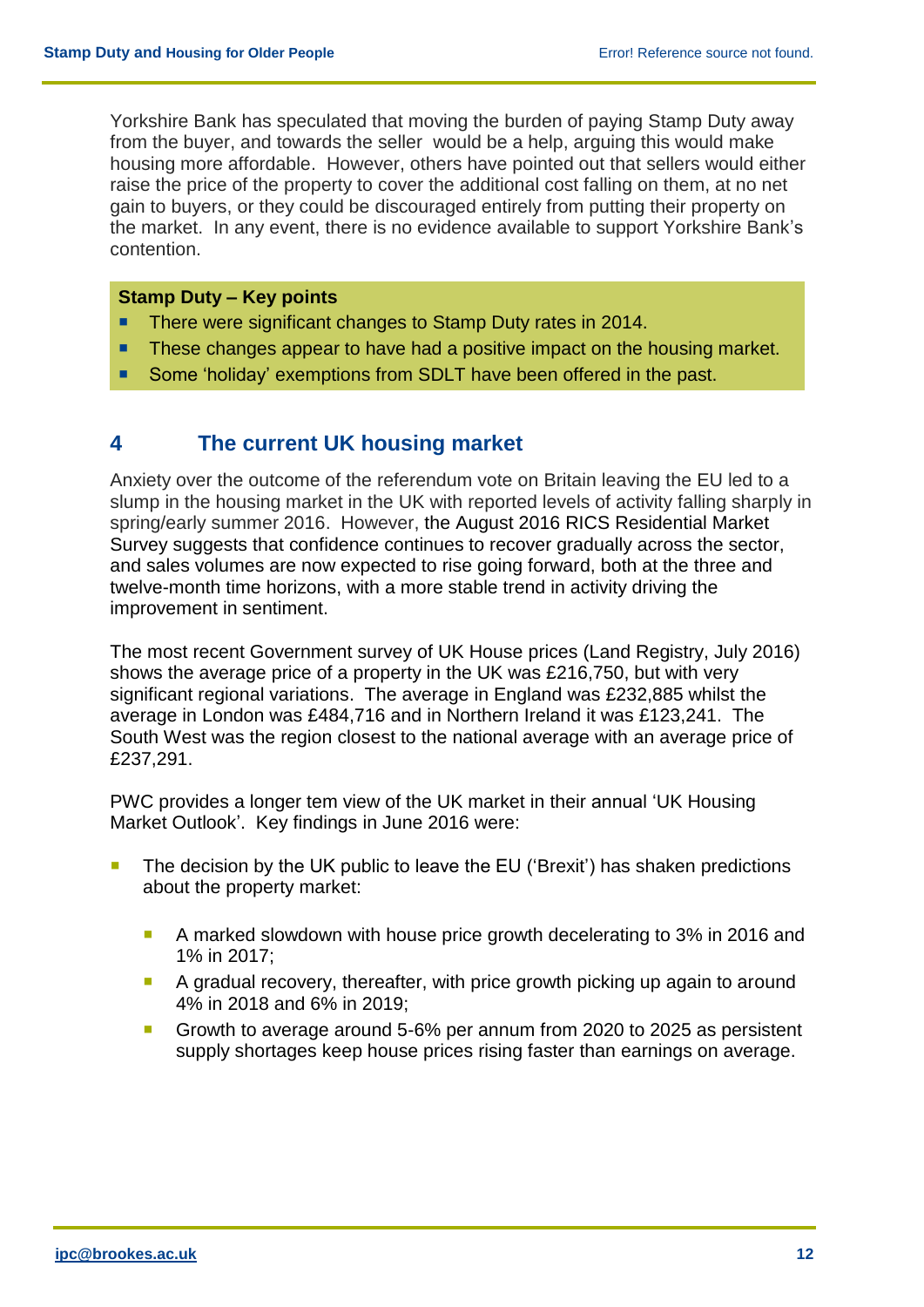- **PWC's new research into housing affordability for those not currently in the** (owner occupier) housing market shows that buyers may now have to save for 19 years in order to buy their first home compared to (just 6 years in 2000 and 2 years in 1990).
- **Analysis shows a huge disparity in outcomes between renters and those 20-39** year olds who have already managed to get a foot on the housing ladder.
- The regional projections for 2017 show a subdued market compared to the past three years, with house price growth in all regions expected to be under 2% in 2017 for all regions, and negative for Scotland, the Midlands, the North West and Yorkshire.
- From 2018 to 2020, however, PWC project that house prices will recover consistently across the UK.
- **PWC** expect average prices in London to reach around £530,000 by 2020, over three times the price of the average home in Yorkshire & the Humber and the North of England.
- **PWC** have also developed alternative scenarios for the UK housing market built around different assumptions.

There is significant focus on the housing situation for "generation rent", the group of 20-39 year olds for whom home ownership is increasingly hard to reach. PWC has found that since the millennium, the share of 20-39 year olds who rent privately has more than doubled from 20% to 50% and they anticipate that this rise will continue. This is a key concern when considering the importance of enabling older people to move more easily and increasing mobility in the housing market.

However, others who comment upon the housing market (notably Lloyds TSB) have started to focus on those who are on the first rung of the housing ladder but find themselves unable to move to a larger 'family' property.

#### **The current UK housing market – Key points**

- **The housing market slumped after the Brexit Vote in June 2016.**
- The market is likely to recover slowly; persistent supply shortages will keep house prices rising faster than earnings on average.
- Very significant regional variations in house prices continue to exist and will grow.
- **Entry into the housing market will continue to be difficult and 'second steppers'** will have difficulty moving up the housing ladder.

## **5 Housing and older people**

#### **5.1 Characteristics of the older population**

Knight Frank (2016) notes some key characteristics of the UK population:

 The population is expected to increase by nearly 10 million over the next 25 years, taking the total number of people living in UK to 69 million by 2025. Within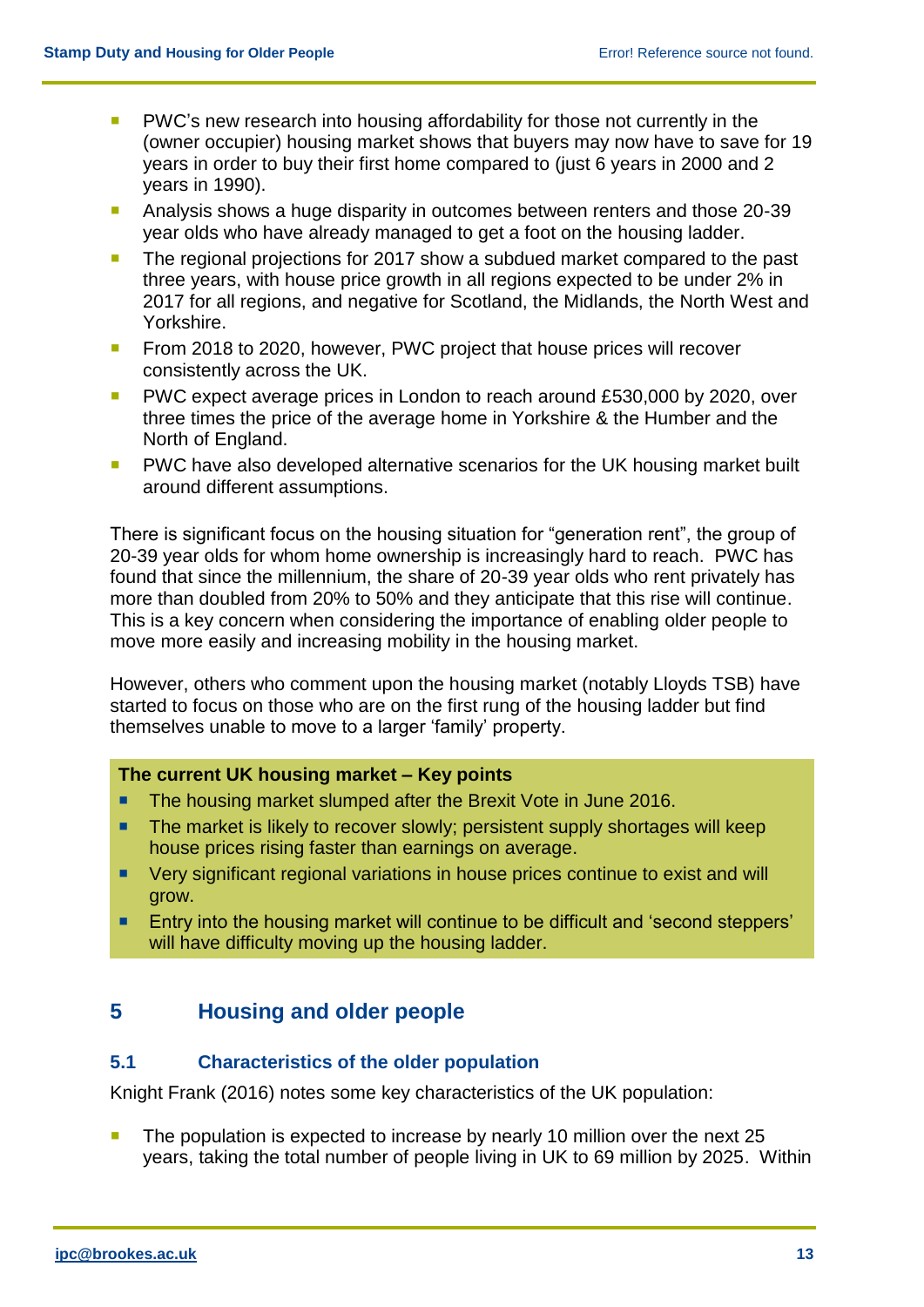this overarching challenge there is an issue which is becoming more pressing – providing housing suitable for an ageing population.

**Around 23% of the population are currently aged over 60 and during the next 20** years this proportion will rise to 29%, by which time nearly one in 12 people will be aged 80 or over.

Projecting ahead, the Office of National Statistics data shows some significant increases in the numbers of older people and of households headed by older people, as shown below.

#### **Table 1: Household Projections - Number of households ('000s) by age of head of household, all types, England**

| <b>Age Group</b>   | 2014  | 2039   | % Change | % total change<br>(of whole<br>population) |
|--------------------|-------|--------|----------|--------------------------------------------|
| 65-74              | 3,299 | 4,256  | 29       | 18                                         |
| 75-84              | 2,254 | 3,834  | 70       | 30                                         |
| $85+$              | 928   | 2,262  | 144      | 25                                         |
| All 65+ households | 6,481 | 10,352 | 59.7     | 73                                         |

Source: ONS

#### **Table 2: Projections for all one person households ('000s) aged 65+ (thousands)**

|                    | 2014  | 2039  | % Change | % total change<br>(of whole<br>population) |
|--------------------|-------|-------|----------|--------------------------------------------|
| 65-74              | 1,281 | 1,844 | 44       | 33                                         |
| 75-84              | 1,063 | 880   | $-17$    | $-11$                                      |
| $85+$              | 623   | 1,310 | 110      | 40                                         |
| All 65+ households | 2,967 | 4,034 | 35.9     | 62.4                                       |

Source: ONS

Households headed by older people are projected to grow faster than any other group and to account for 74% of the increase in all households by 2039. By 2039, 37% of households will be headed by someone aged 65 or over, compared to 27% in 2014.

#### **5.2 Housing tenure and the older population**

People remaining in larger properties into their old age have significant consequences for the housing market. A report from the Smith Institute (2013*)* noted that housing assets, as with other forms of wealth, reach a peak as people near old age and that older people have a greater share of the UK's housing assets. Outright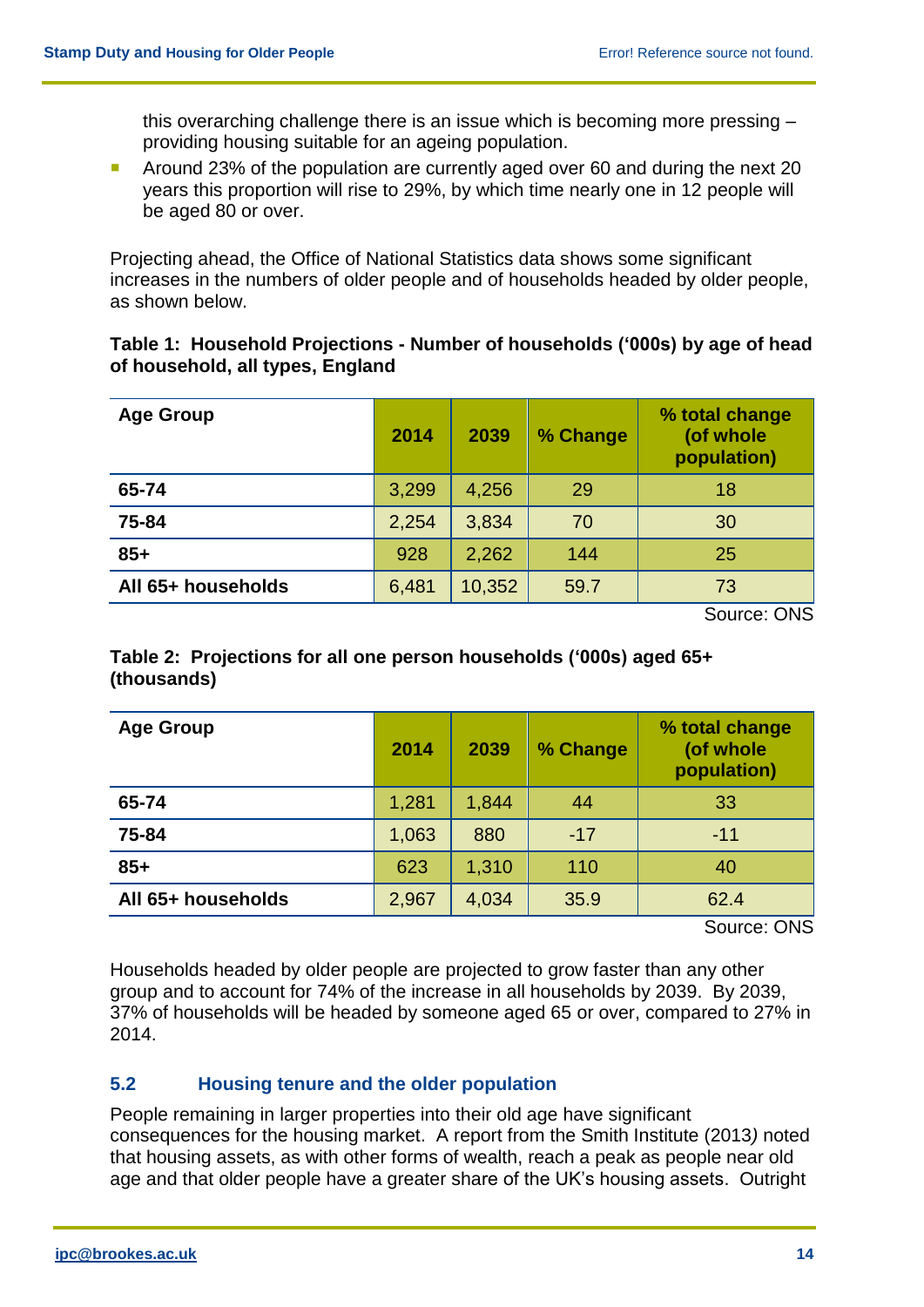home ownership is higher for those over 65 than for younger people, with 71% of older people owning outright.

A large proportion of older people are owner-occupiers: of the 6 million plus people over 65 who currently head households, 4.5m are owner-occupiers and 4.1m are outright owners. By 2039 single person 65 plus households will make up 14% of all households compared with 13% in 2014, although changing patterns of social behaviour make that particular projection more problematic than most others, as household composition depends upon a range of factors.

The Pensions Policy Institute (Pension Policy institute 2011) estimates that over the next few years we are likely to see 80% of people over state pension age being owner-occupiers. Information from the 2011 census shows that around 6.5 million older people live in owner-occupied homes in England. A large proportion of these (some 5.7 million) own their home outright. A report from the Intergenerational Foundation (Griffiths 2011) identified that on current trends, between 2006 and 2026 there will be:

- An increase of 630,000 owner-occupier couple-households aged 65 and over living in houses with three bedrooms or more, including 160,000 with four bedrooms or more.
- An increase of 145,000 widow and widower one-person households with three or more bedrooms.
- An increase of 250,000 one-person owner-occupier households aged 65 and over living in family-size homes.

Current information suggests that 90% of older people continue to live in nonspecialist accommodation.

#### **5.3 Suitability of accommodation**

A recent report (Lloyd 2016) identified that around two-thirds of older people living in owner-occupied housing in the UK reside with a partner, while just under one-third live alone. Lloyd also identified that the 2011 Census was the first to collect 'occupancy ratings' for bedrooms, based on the number of bedrooms available minus the recommended 'bedroom standard. He found that over 50% of all 65+ households were considered 'under-occupied'.

Also, over half (53%) of owner-occupiers in England and Wales aged 50 to 64 have two spare bedrooms according to the bedroom standard, whilst 59% of those aged over 65 had two spare bedrooms, compared with a national average of 47%. With regard to the suitability of accommodation, Griffiths paints a rather gloomy picture:

*"It's a depressing fact that too many older people in Britain today face living their later years in substandard housing. Older people are at the greatest risk of living in nondecent housing…Furthermore, that risk is not confined to those living in social housing. Indeed, contrary to common assumptions two thirds of non-decent homes are owner-occupied".*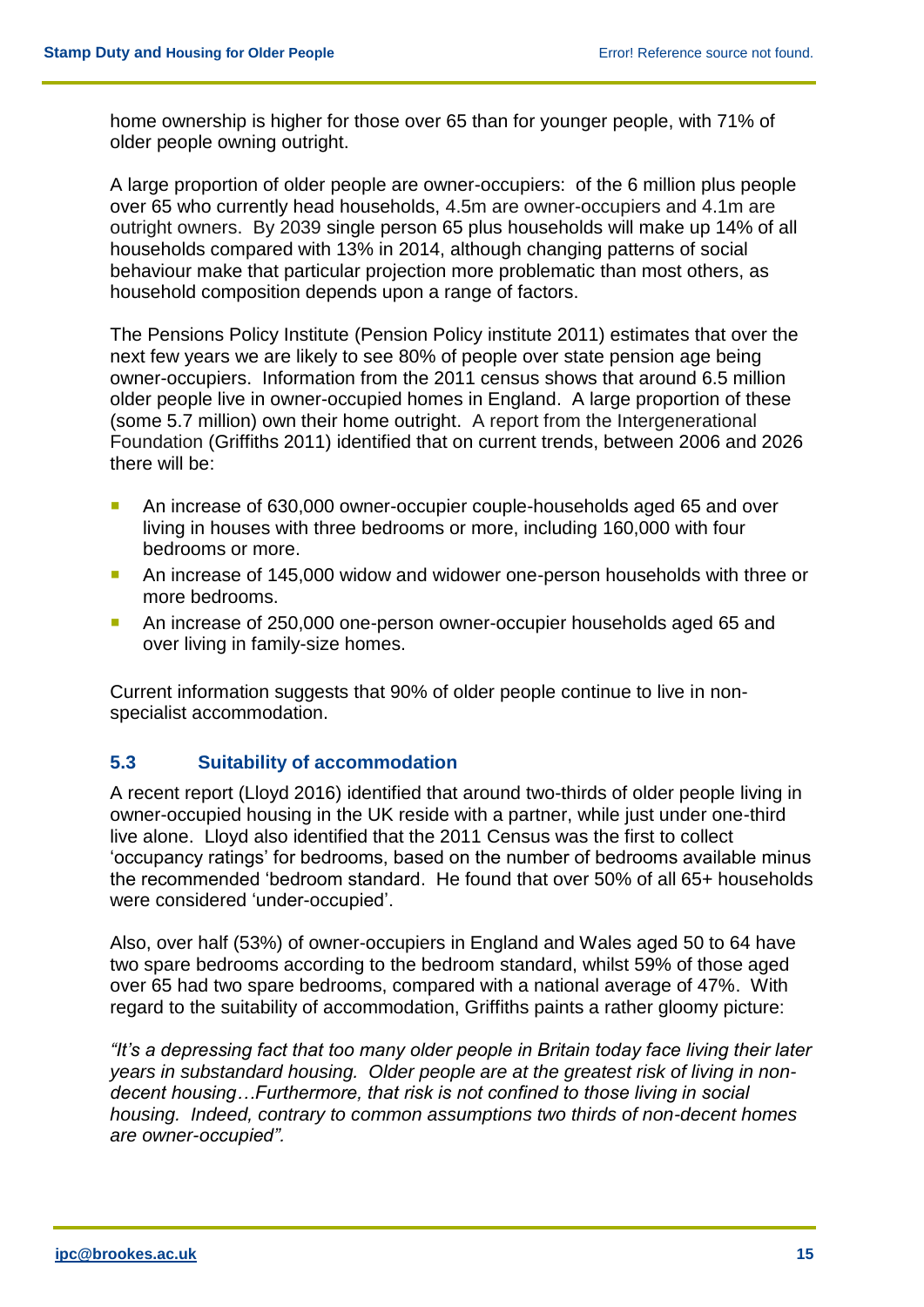Being in the right type of accommodation is increasingly recognised as important to the health and well-being of older people. This is reflected in the duty to co-operate for local authorities with housing responsibilities under the Care Act (2014). The Housing LIN, on their website set out the following:

*'A fundamental component of the Care Act is the 'suitability of accommodation' in meeting the at home care and support needs of older and vulnerable people. The Act… outlines how housing can support a more integrated approach…Of particular note:*

*A general duty to promote wellbeing makes reference to suitable accommodation:*

- **Housing not just the 'bricks and mortar', also includes housing related support or** *services*
- Housing must be considered as part of an assessment process that may prevent, *reduce or delay an adult social care need*
- Information and advice should reflect housing options, as part of a universal *service offer*
- Care and support delivered in an integrated way with cooperation with partner *bodies, including housing'*.

An earlier report from the Housing LIN (prepared by IPC) (Housing LIN 2012) identified that there is now a wealth of research linking housing and health and that:

 *'it is clear that poor housing can be a contributory factor to exacerbating a number of health conditions just as good housing may help to limit the effects or incidence of other conditions'*

The Housing Health and Safety Rating System (HHSRS-DCLG 2006) is a risk assessment tool used to assess the potential risks to the health and safety of occupants in residential properties. It identifies 29 hazards or threats. One of those threats identified is 'House type and design'. As the Housing LIN report puts it:

*'Poorly designed housing clearly predisposes accidents, with the elderly being particularly affected as they are more likely to suffer injuries… Evidence suggests even 'low level interventions' such as minor housing adaptations can improve health and reduce the need for medical and social care'*

In order to be able to move, of course, older people need to have suitable accommodation to move into; in the 2016 Research Report into 'Retirement Housing' Knight Frank identified that:

- **There is a significant housing supply shortage generally, but particularly with** regard to retirement housing.
- Currently around 2% of housing stock is retirement housing.
- Only 3% of new housing which has been recently been granted planning permission is specifically for 'elderly' or 'sheltered' accommodation.
- Around 5,500 retirement housing units are being delivered a year  $-$  far below the level needed (as discussed above).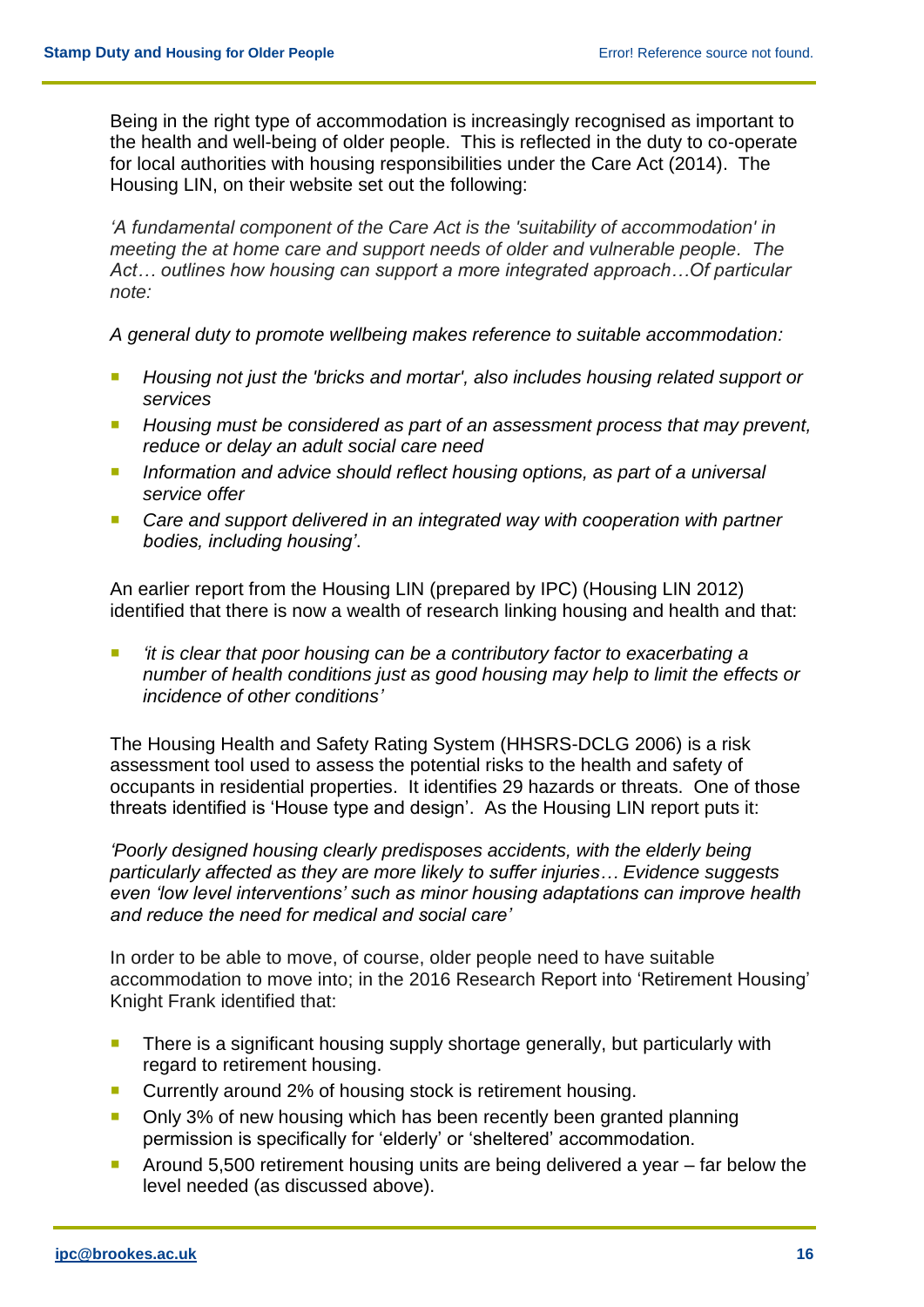■ Once levels of homeownership and desire to move are taken into consideration, data suggests potential demand for around 30,000 retirement housing units a year.

This analysis does relate only to 'retirement housing', so specialist and identifiable accommodation for older people. For many older people, 'downsizing' may mean a move to a smaller more manageable and better-located property (fewer rooms, smaller garden, level access); such a move will have its own impact on the market for smaller properties.

#### **Housing and older people - Key points**

- There will be significant increases in the numbers of older people and of households headed by older people
- A large proportion of older people are owner-occupiers, and this will increase.
- By official definitions, there is considerable "under-occupancy" in older person households.
- Being in an age-appropriate home is essential to the health and well-being of older people.

#### **6 Why do older people move?**

There are many influences on the housing decisions made by older people. For some finance is key - older people are often "asset rich and income light" having retired onto lower incomes. They may wish to release equity either to fund their own living costs or, to assist their own children onto the housing ladder.

A report published by the Institute of Public Policy Research (IPPR) looked at the moves older people make, why they move, and their choice of locations (Pennington, 2013). Importantly they found that older people can move by choice in order to mark a new chapter in their lives, but also that post-retirement migration can have its own specific drivers, i.e.:

- There is a clear association between movement and poor health in older age (Those whose health has deteriorated over a period are more likely to move than those whose health has improved or stayed the same).
- 'Younger older people' (aged 60-65) tend to move in order to improve their lifestyle post-retirement, and to create a more secure environment to age into.
- 'Older people' (aged 75+) tend to move because they need assistance in terms of informal or formal care provision (This may be seen as seen as 'coerced' rather than 'desired').

Pennington identified further analysis that suggests that the drivers of movement differ across both age and socio-economic status with earlier, post-retirement 'lifestyle' migration, concentrated in more well off households – better off people tend to move earlier out of choice, poorer people tend to move later out of necessity.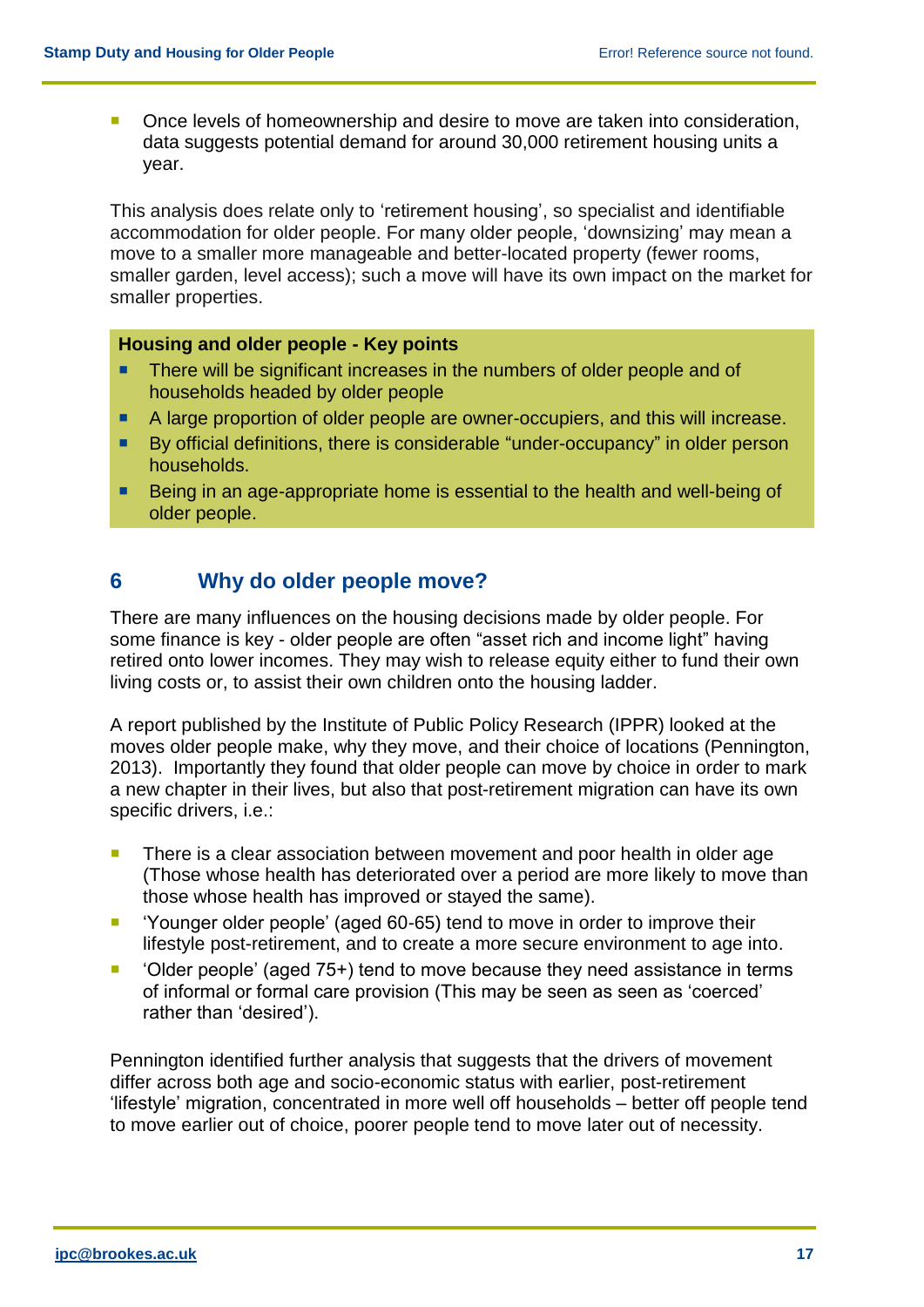Research by the Prudential (reported in the Daily Telegraph 21 August 2013) found that more than a quarter of retired homeowners expect to sell their house to help ease the pressure of living on a pension; most intend to buy another property.

Similarly, a study by 'Key Retirement Solutions' (reported in the Daily Telegraph (21 April 2013) found that over 19% of over-55s state they cannot afford to run their homes. The report stated that the average homeowner aims to raise £78,000 by moving to a less expensive property. A quarter of respondents planned to use the money to help their children pay for house deposits and other costs.

A more recent research report from Knight Frank (2016) suggested that whilst some homeowners do not want to move house in older age, a notable proportion of older people do envisage moving house or downsizing and that around 25% of over-55s may want to move into some sort of retirement housing in the future (some 2.5 million households). Clearly downsizing is an option considered by many people as they get older. A report from the New Policy Institute (New Policy Institute 2012) (NPI) looked at house moves amongst the older population and why they moved. It showed that:

- Older person households are much less likely to have moved in the previous ten years than other households (28% compared with 66%).
- **Around 2 million older person households had moved at least once within the** previous 10 years.
- The older people get, the longer they had been in their current property (among older person households the proportion that have been resident for less than 10 years progressively decreases with age, from a third in the age group 55-64 to 18% at 85+).

Surveys looking at why older people move, (English Housing Survey 2009/10, Pannell, Aldridge, and Kenway (2012)) identified that there were three main reasons:

- **Family/other reasons (31%)**
- **Moving to smaller accommodation (21%)**
- Moving to a better neighbourhood (17%)

Although now quite old, a survey by MORI (Mori 2004) found that 30% of over 65s would choose to move to different accommodation, of which only 12% would seek accommodation with care. This is supported by data showing that at present, only 1% of the UK's population of over 60 year olds live in dedicated retirement communities, in comparison to 17% in the USA and 13% in Australia and New Zealand.

However, there are also disincentives to moving as was revealed in a study by DEMOS (Wood 2013). It asked older people who felt it would be too difficult to move (whether they wanted to or not) why that was the case. They said:

- The process of packing up all my belongings would be too stressful (50%).
- If would be too expensive  $(45%)$ .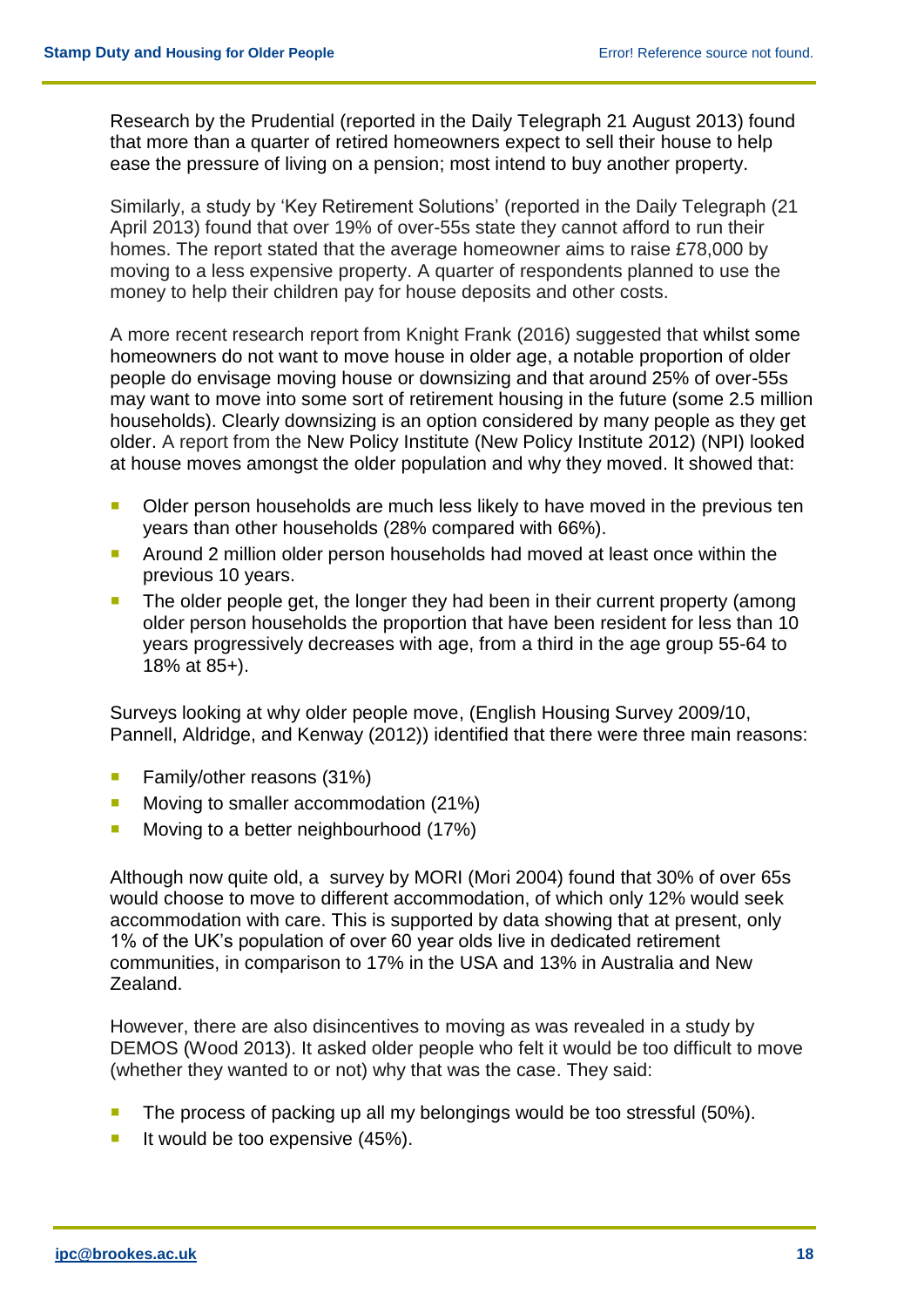- I would find it physically difficult  $(29\%)$ .
- There are no suitable properties available (26%).

The DEMOS report identified that of those who did want to move 43% of this group said it was because they wanted a more suitable property – one that had a garden that was easier to maintain, or had fewer stairs. For example, 26% said their property was too big for them – rising to 44% of people with four bedrooms and 60% of those with five or more; while 19% said maintenance was now a problem. The DEMOS report also noted that a quarter of over-60s expressed a particular interest in buying a retirement property - a total of 3.5 million people. It also found that 58% of over-60s were interested in downsizing but feel restricted by a lack of suitable alternative housing or a fear of moving to an unfamiliar environment. Those interested in downsizing were currently sitting on £400bn of housing wealth. The research tops previous estimates of pensioner's housing wealth, finding over-60s own £1.1 trillion in housing equity in England alone.

#### **Why do older people move? – Key points**

- Older people move for a variety of reasons.
- Older old people' (aged 75+) tend to move because they need assistance in terms of informal or formal care provision
- **D** Other reasons for moves include family reasons, moving to smaller accommodation and moving to a better neighbourhood.
- Older people have disincentives to moving including physical and emotional stress, the cost of moving, and lack of suitable alternative accommodation.

## **7 "Downsizing" and the housing market**

As discussed above, there are significant problems (frequently referred to as a crisis) in the UK housing market in terms of available properties and low levels of transactions; enabling or encouraging older people to "downsize" could significantly help to address that. The DEMOS report showed that for almost half of those making plans to downsize, the main attraction was simply a less complicated life. Many are considering putting their house on the market long before the need for care became a consideration, to enable them to enjoy their retirement with fewer financial worries or a more manageable lifestyle. Recent research from Lloyds Bank shows that 'downsizing' is the second most popular reason cited by people wanting to move to a new property. (Lloyds Bank 2016), with potentially significant financial benefits (Lloyds Bank 2015).

However, according to the Intergenerational Foundation report (Griffiths 2011), downsizing amongst the over 65s in the UK had stagnated, as compared to the United States: it is estimated that in 2026, empty bedrooms in the homes of the retired could exceed 10 million. The report goes on to suggest that the lifecycle of housing is breaking down partly due to the behaviour of older groups; rather than downsizing, more and more older people are staying on in the family home.

A Special Report of the Nationwide House Price Index in October 2011 found that **"***84% of owner-occupied properties in England have at least one spare bedroom*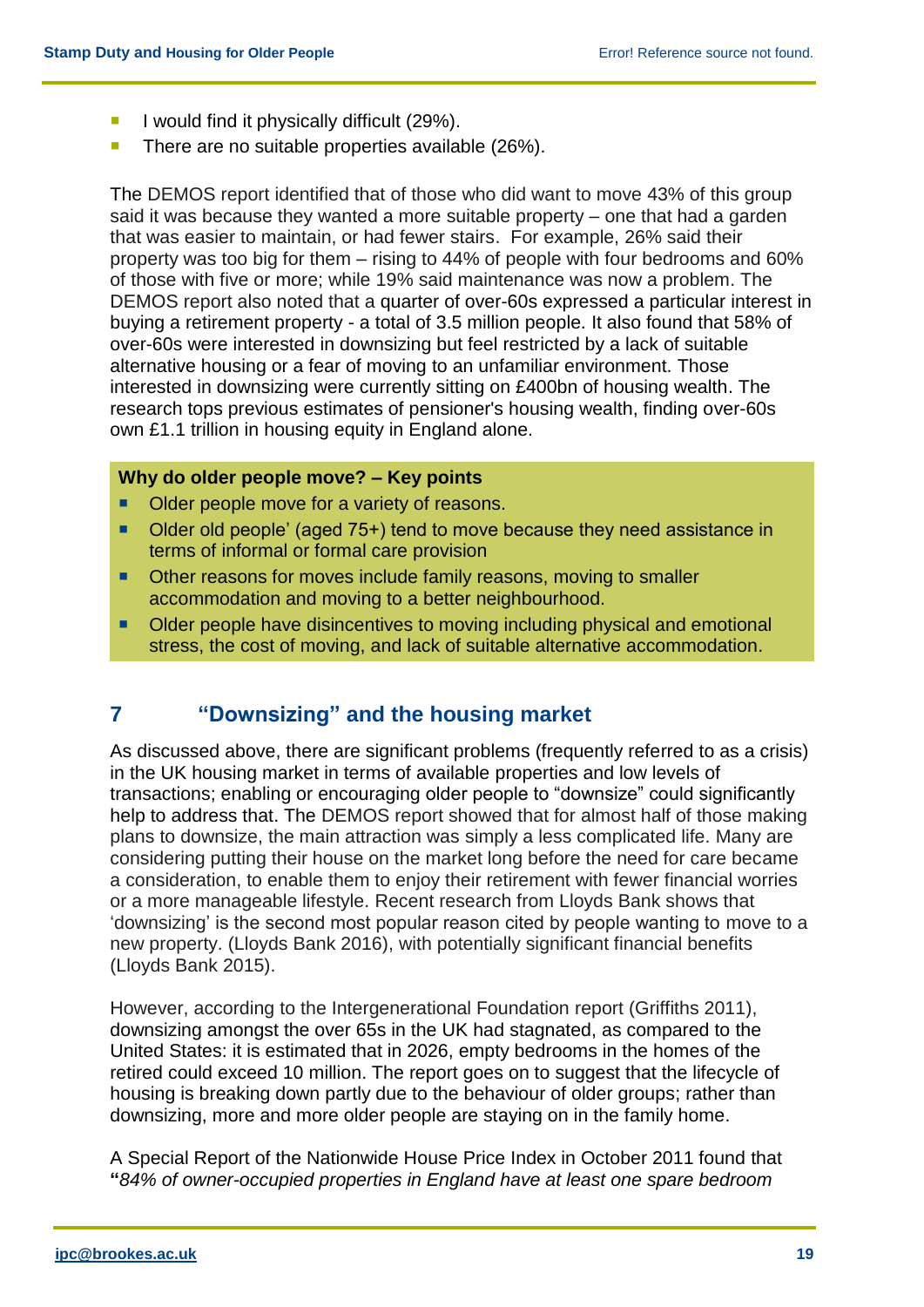*with, 47% actually classified 'under-occupied', that is to say they have two or more spare bedrooms.'* Areas with high levels of under-occupation also coincide with areas of high housing demand. There are high levels of under-occupancy in the South West, South East and East of England – at around 40% of households – all of which face growing housing pressure and very poor affordability levels (Griffith 2011).

Beach (2016) presents information from Knight Frank on the equity that people in the Wales and in different English regions could release by 'downsizing' by one bedroom:

| <b>Region</b>            | <b>Equity</b> |
|--------------------------|---------------|
| London                   | £71,262       |
| South East               | £62,707       |
| South West               | £49,510       |
| East of England          | £48,055       |
| <b>West Midlands</b>     | £32,499       |
| <b>East Midlands</b>     | £32,259       |
| <b>North East</b>        | £30,731       |
| North West               | £30,456       |
| Yorkshire and the Humber | £28,405       |
| Wales                    | £24,237       |

**Table 3: Average equity released by downsizing by one bedroom** 

Source: Knight Frank Residential Research (2014)

Knight Frank also calculated that the average equity that could be released by downsizing to a home with one less bedroom is around £52,000. Changing the type of property can have an effect also. For example, they cite that downsizing from a 3 bed house to a 2-bedroom flat in London could release around £98,000 in equity, based on average property prices, while downsizing from a 4-bedroom detached house to a 2-bedroom flat in the South East could release £205,500 in equity. Research from the Joseph Rowntree Foundation (2012) found that:

- Of the 8 million households that under-occupy, just over half (4.2 million) are older person households;
- 57 per cent of all older households under-occupy, but the proportion is different between tenures: 68 per cent of owner-occupiers but only 19 per cent of social renters;
- Among older people, the rate of under-occupation falls with age  $-$  even so, half of those aged over 85 who own their home under-occupy.

Data from the English Housing Survey (2012) shows that around three-fifths (61%) of all owners had been in their home for at least ten years, in contrast to 44% of social renters and just 9% of private renters. The most recent market survey for the National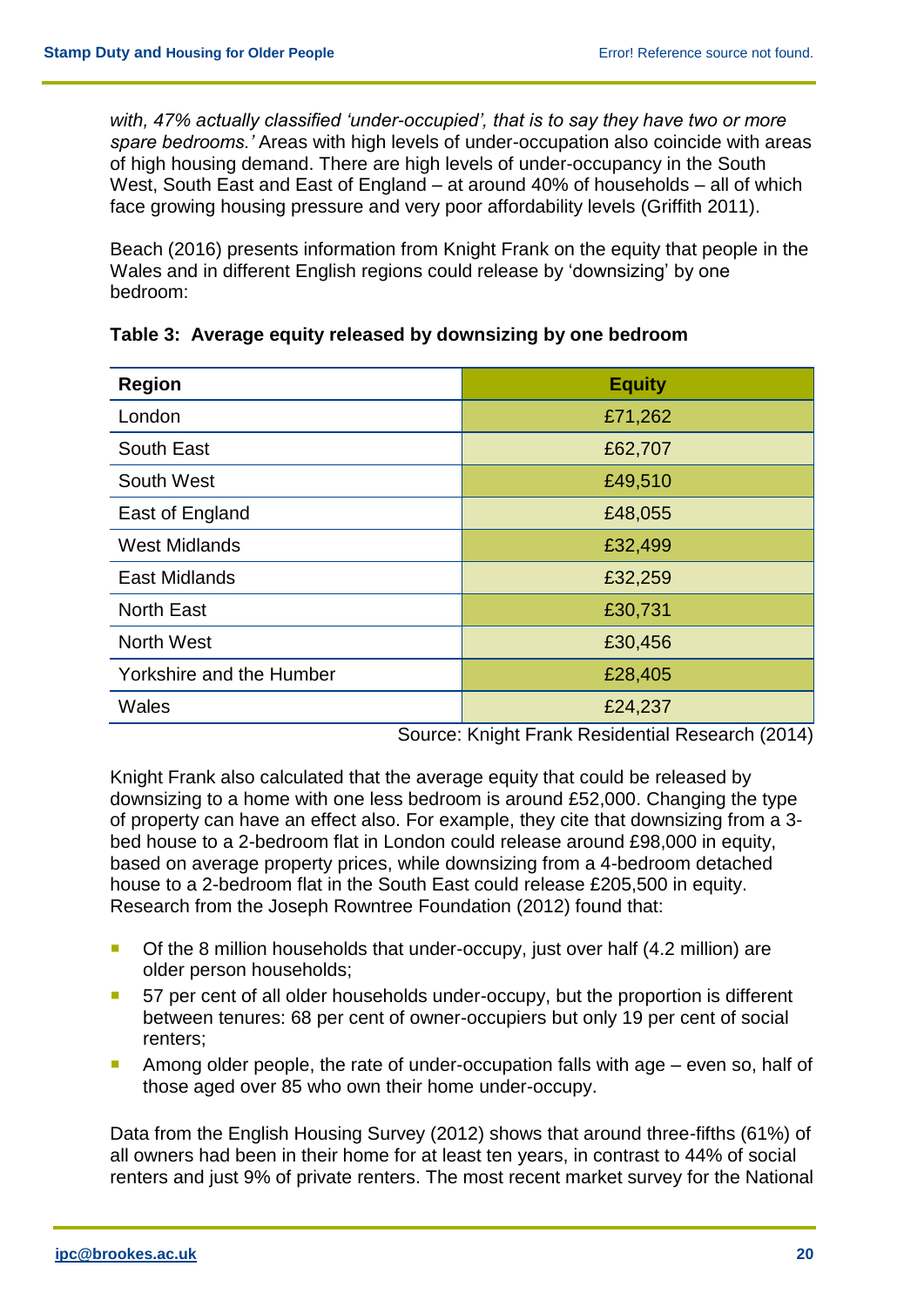Association of Estate Agents (NAEA 2013) reported that nearly a third (32%) of all properties sold in the last month were due to house buyers wanting to up-size from their existing property, whereas only a quarter (24 percent) were looking to downsize.

The importance to the market of "downsizing" is emphasised by two reports; one from the Post Office and one from Lloyds bank. Both highlight the problem faced by "second steppers", i.e., those people who moved into their first home some time ago and are now looking for a more "family-sized" house. The Lloyds TSB Homeowner review observed:

"*Housing affordability for Second Steppers …. stood at 4.4 times gross annual average earnings in June 2013. On this measure, affordability has declined significantly over the past decade when it was 2.9 in 2003"*

Analysis from the report suggests that 200,000 older people (defined as over 55) move each year, while 271,000 die. This releases 189,000 owner-occupied properties back on to the market for other (non-older-person) families. Of these, there are 43,000 two-bedroom properties, 101,000 three-bedroom and 21,000 four or more bedroom properties each year.

The NPI calculated that if those in older households that are currently underoccupied were to downsize, a further 840,000 family-sized homes would be released, including 760,000 in the owner-occupied sector. They identified that this approach would potentially be at a lower cost than building the equivalent number of new family homes and would create family housing more quickly. Drawing upon analysis from the University of Reading the report suggests that two-thirds of residents currently living in retirement property had moved from homes with three or more bedrooms.

Research from the Joseph Rowntree Foundation (Pannell, Aldridge and Kenway 2012) (b) found that 85% of houses freed up by older people were due to death, rather than by older people moving to other accommodation. Demos calculate that if all those interested in buying retirement property were able to do so, the 3.5 million older people who would be happy to move would free up 3.29 million properties, including nearly 2 million, three-bedroom homes.

A more recent report, (Watts, 2016) argues that providing older people with more suitable accommodation and supporting or persuading them to 'downsize 'as one of the keys to the UK's housing crisis. He quotes at length what was said by Lynne Blackwell of the Financial Conduct Authority at the 'Great Mortgage Debate' in 2015:

"*There are lots of questions about whether it's right that the government should*  focus on the first-time buyer when in fact we have a real issue about the last time *buyer. There are borrowers who pay off the mortgage who are sitting in a very big house: does there need to be thought given to how we build more appropriate housing for retired people in the right places. There is a big debate to be had about whether the government's focus is actually in the right place."*

An academic study covering the US and UK compared the rates of 'downsizing" in the two countries (Banks, Blundell, Oldfield and Smith 2011). They suggested that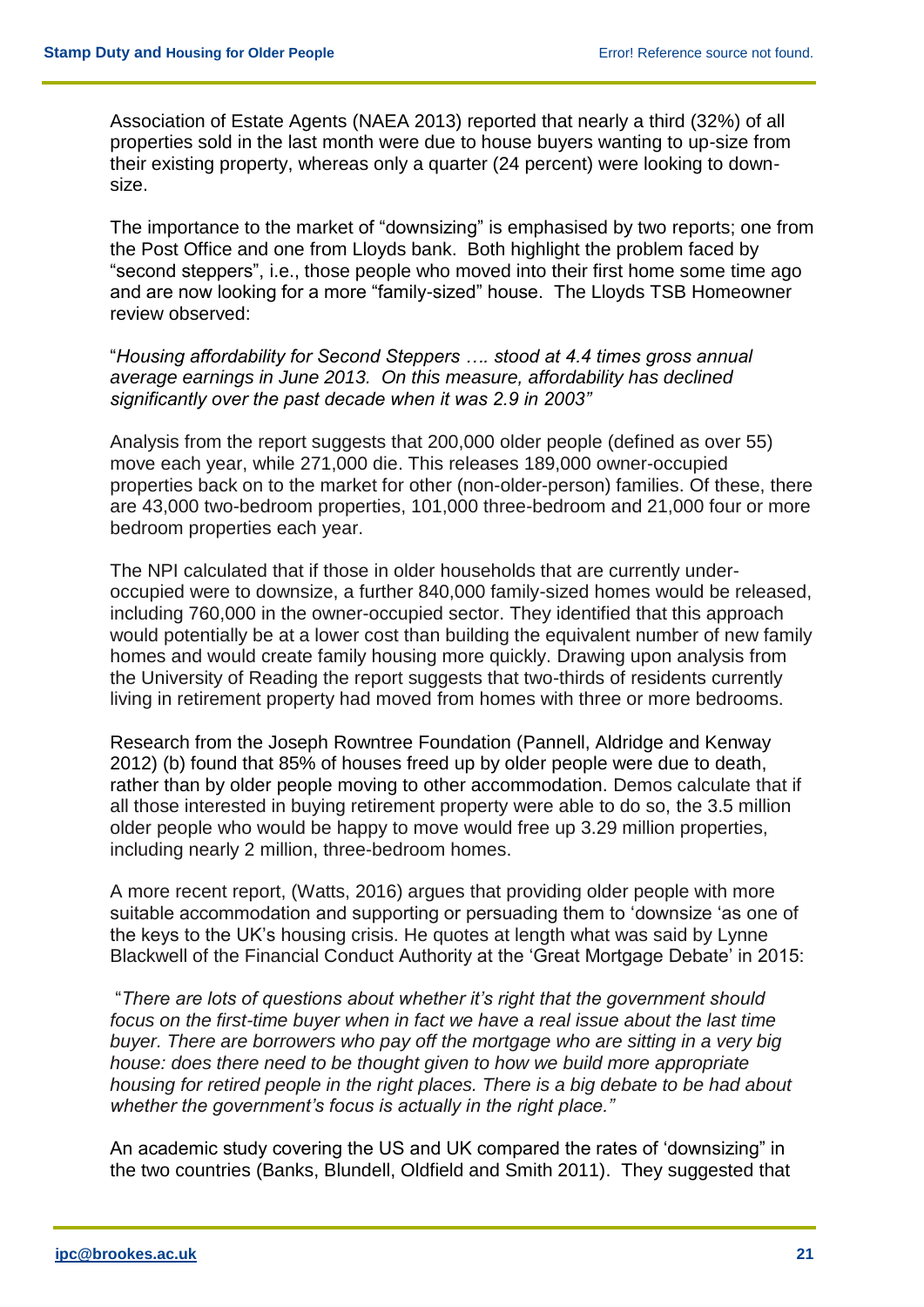Americans downsize housing much more than the British largely because there is a greater tradition of moving from region to region in America, and particularly "moving to the sun" in later life. The research showed that older British people continuing to live in households with significantly more bedrooms than their American counterparts. Over any five-year period one in every eight British homeowners will move, compared to one in every five US homeowners. Among owner-occupiers, differences in mobility become even more pronounced as people get older – in the US the probability of moving increases as you get older than 60, in the UK the probability diminishes.

Whilst Watt's emphasis is on the importance of ensuring that the housing market has enough suitable properties for "downsizing" people to move into, he also sees making the process of moving both more simple and more rewarding is also part of the message. Helpfully, he also introduces the phrases "*Last time buyer"* and *"Rightsizing".* A major report on 'downsizing' from the International Longevity Centre (Beach 2016), provided research on older homeowners' actual experiences and expectations with regard to 'downsizing'. Amongst the key findings were:

- One in three homeowners aged 55+ (32.6%) were considering or expecting to consider downsizing. This figure rose to nearly one in two of all homeowners aged 55+ (48.2%) when factoring in those who have already downsized (15.6%).
- **Lower maintenance was the most important reason people downsized or would** consider it (56.0%).
- Close to a third (29.3%) of those who had downsized or are considering it did or expect to release more than £100,000 in equity.
- Releasing substantial equity can be a reality when downsizing.
- **Specialist retirement housing could have a major impact on freeing up a larger** housing market, with nearly 3.5 million older people interested in downsizing and buying a retirement property.

Again, Beach identifies that there are both benefits and barriers associated with 'downsizing'. The potential benefits include financial benefits, a reduction in domestic maintenance, health and social benefits. However, set against that are a number of factors that inhibit people from looking to move and to 'downsize'. Emotional Factors and attachment to the 'family' home:

- The Nuisance Factor: the very fact of moving (especially for those aged over 75)
- The Esteem Factor a loss of prestige
- **The Hospitality Factor: The value having additional space,**
- The Cost Factor: effectively the transaction costs of moving, including Stamp Duty.
- The Supply Factor the adequate supply of suitable housing to move into.

Overall, household 'manageability' and the freeing up of equity are the main reasons people contemplate downsizing.

The Intergenerational Foundation (IGF) (Griffiths 2011) report on downsizing showed that people tended to be sanguine about the role of their house as an asset whose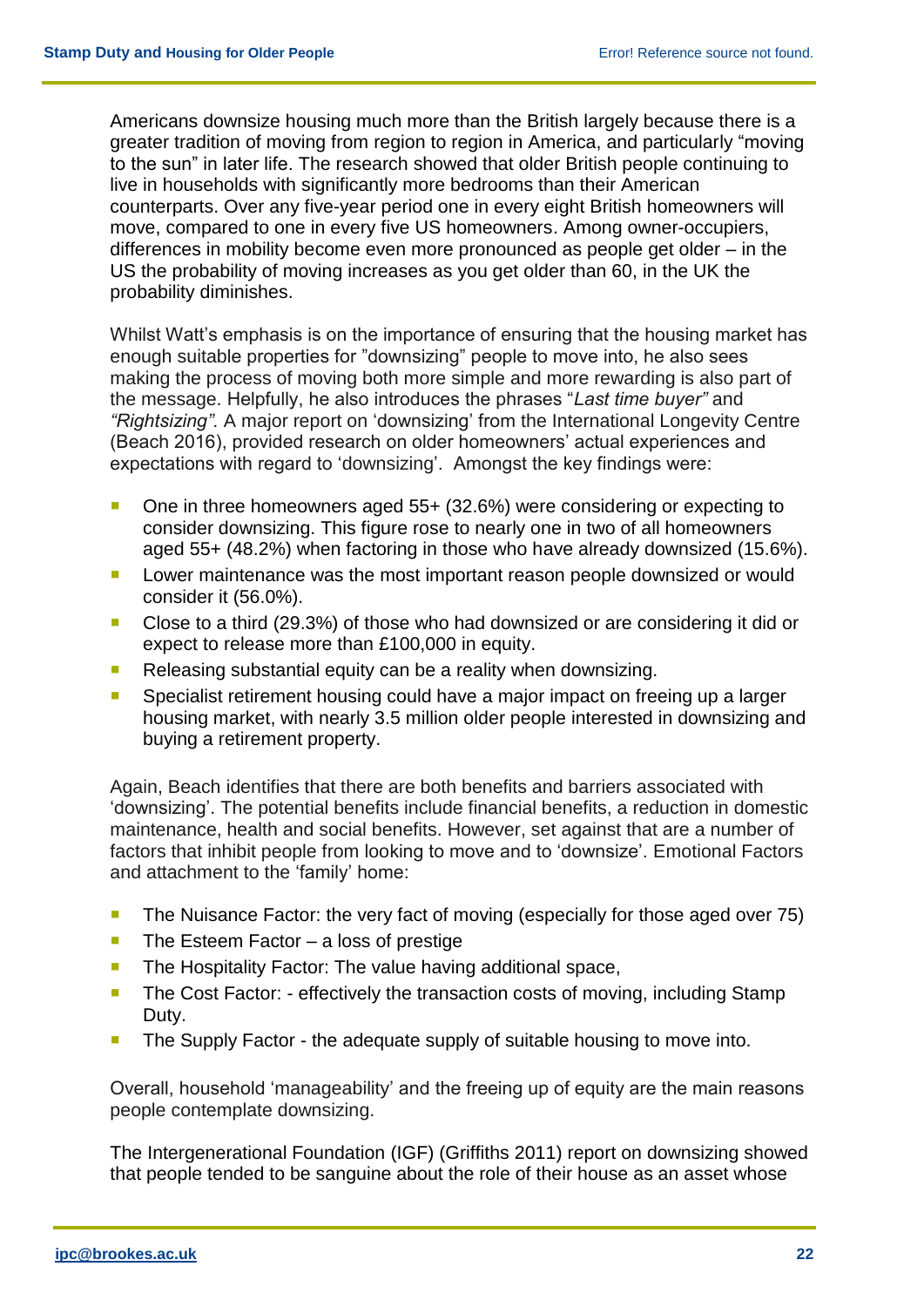value had often increased dramatically in the time they had owned it. They found that most of those who had downsized tended to have had larger properties (often of five bedrooms or more) and are often moving to a smaller property within the same area. They also suggested that "downsizers" feel liberated from the tyranny of household chores, upkeep costs, increasing heating bills and large gardens; "*'Non-downsizers' worried more about where they would keep their possessions in smaller properties".* Of those who had downsized, none regretted their decision and found their new home more manageable, although they were saddened to be leaving the family home.

However, according to property advisers Savills (2012) levels of downsizing in recent years has been fairly small (at around 3.5% of the total housing equity held by over-55s) and mostly confined to wealthier homeowners. Watts (2016) reports that in a survey carried out among [www.retireeasy.co.uk](https://www.retireeasy.co.uk/) subscribers, one third listed downsizing as one of their planned future options in order to release an average of 33% of its value; and the average age at which they envisage doing that is at 65. People who are looking to downsize want to do so not only to access more manageable accommodation or to be near family etc, they also want to access more of their capital assets.

A recent survey carried out for the Prudential Insurance Group (reported by the IGF 2016), collected data from homeowners over the age of 55. It found that 41% of them intended to sell their current property. Of those who are planning to sell, 75% said they would like to downsize into a smaller property than the one they currently occupy.

Many homeowners among this group said that they were hoping that downsizing would enable them to free up, cash, (in both equity and reduced running costs), although for many, having too much space also appears to be a big concern.

So, the reasons why people choose to stay in their existing accommodation are many and varied. Familiarity, family memories, neighbours and the need to accommodate occasional visitors may all play a part (Sutherland 2012) but so too may a lack of information and other forms of support to help them to move. Also, the sheer effort and cost of moving is also an impediment. As the Housing LIN document comments "*Downsizing is not the right solution for everyone. It should be an informed choice and not an obligation*". As long as there are viable and effective alternatives for people to move to, "downsizing" at the right time has to be the right thing for individuals and for society more generally. However, the market in retirement properties remains relatively small with around 141,000 owner-occupied properties ever built, according to the Elderly Accommodation Counsel.

Retirement Britain (2016) raise the issue of the impact of Brexit on people's behaviour. Identifying commentary from financial experts that says financial experts have said that UK pensions will suffer as a result of Brexit, older people may have to adapt their plans for living, buying and renting in retirement. 'Downsizing' is put forward as one possible response to this. Too often, they say, the retirement property industry has focused on the barriers to downsizing whilst ignoring the benefits, financial or otherwise; whether this view is borne out remains to be seen.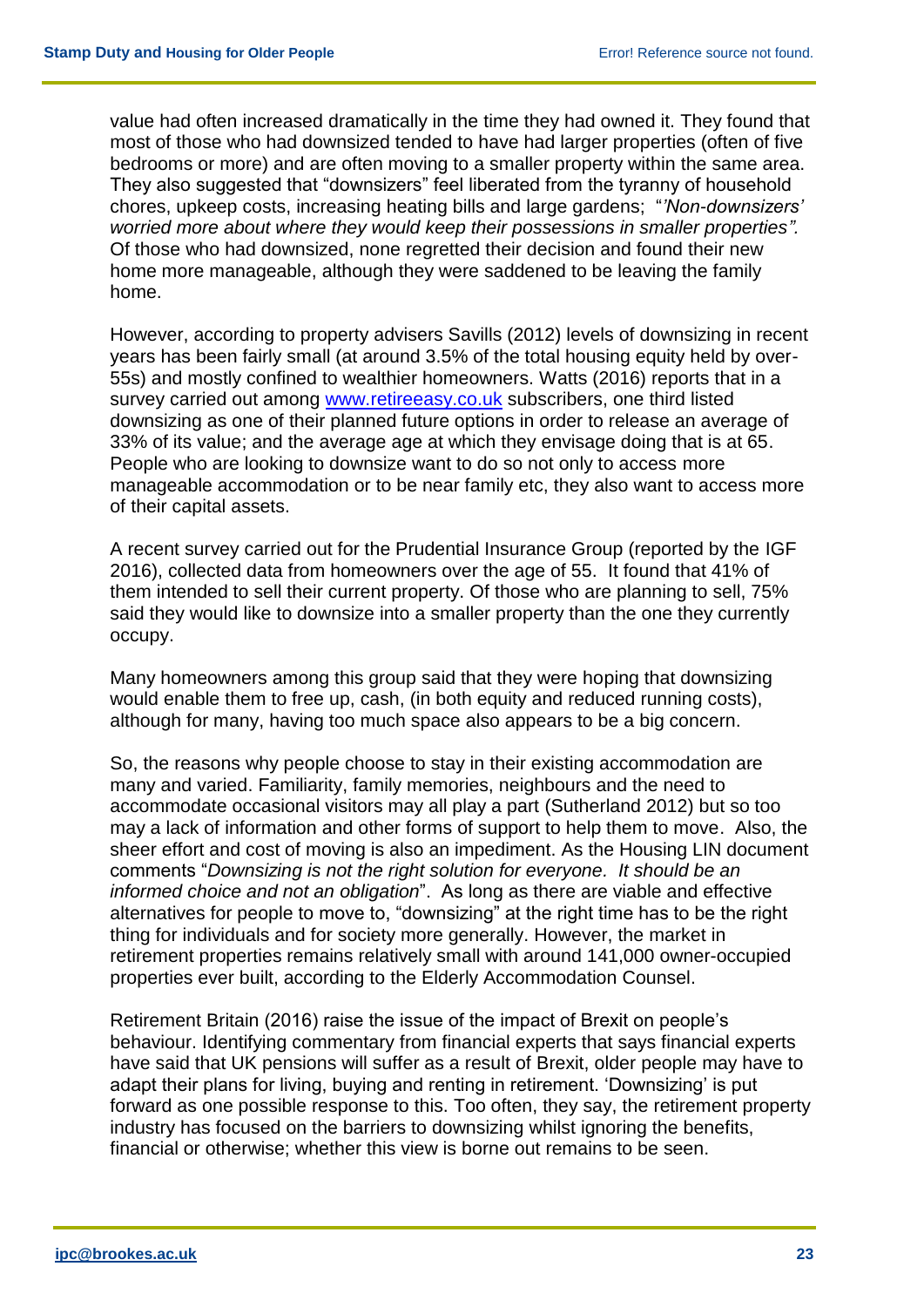#### **"Downsizing" and the housing market – Key points**

- **Downsizing' is a very common reason for moving house and can release** considerable equity.
- An increase in 'downsizing' would greatly help with some of the problems in the housing market.
- A greater choice of specialist retirement housing could have a major impact on freeing up a wider housing market
- Over half of the 'under occupied' housing in Britain has older people living in it
- Downsizing is not the right solution for everyone. It should be an informed choice and not an obligation.
- Older people in Britain are more likely to 'stay put' than elsewhere.

#### **8 Stamp duty and the economy**

The total UK SDLT collected in 2014-15 was £10,738 million (HMRC 2015), of which £9,968 million was from land and property sales. This was a 15.8% increase on 2013-14. HMRC reported that stamp taxes on land & property showed continuous year-on-year rises between 2003 - 04 and 2007-08. There was a sharp downturn in the property market in 2008-09 coinciding with the credit crunch and recession. This led to a steep reduction in yield (tax collected) recorded in that year with the total SDLT collected dropping by more than half. However, since 2008-09, SDLT has shown a year on year growth in yield. HMRC attribute this to a recovery in the housing market and the introduction of higher SDLT rates of property transactions over £1m.

As outlined above, the structure of residential SDLT was subject to major reform in December 2014 and this means the figure for 2014/15 includes tax collected under both the new and old systems.

The chart below is from the HMRC annual return and shows the historic yields from SDLT since 2003.



**Figure 1 UK Land and Property Stamp Taxes Yield**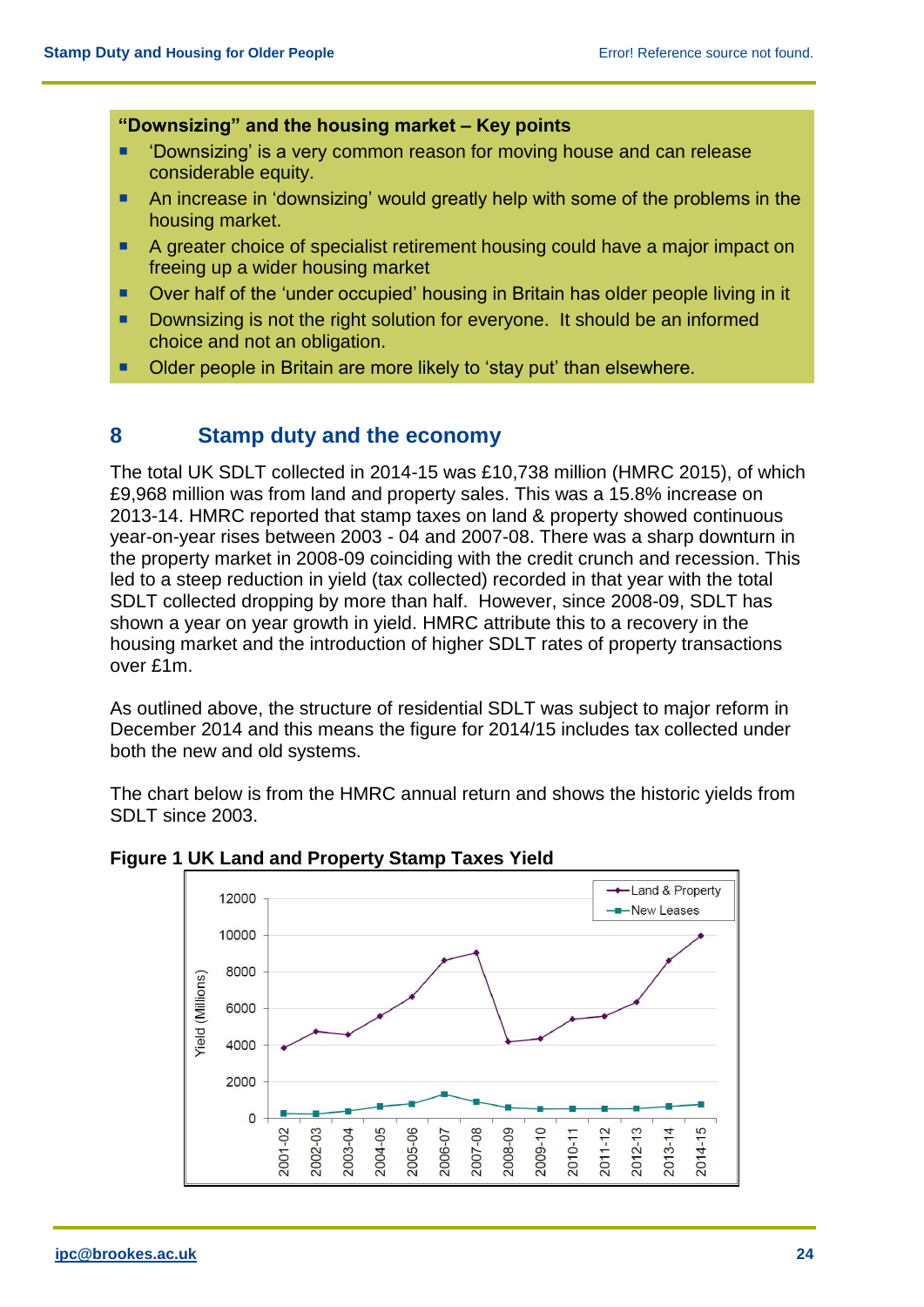It shows that the revenue raised from Land and Property SDLT did fall dramatically in 2008-9 but has risen steadily since and it is now at its highest level ever.



**Figure 2: below, shows the yield by regions in England.**

So, a third of the total yield comes from London and almost half from London and the South East combined reflecting the level of property prices in these regions. Moreover, the recent increase in those regions (London in particular) has far outstripped that from elsewhere. Table 4, below, shows the yield from residential SDLT by property price band in 2014-15

#### **Table 4: Yield from residential SDLT by property price band in 2014-15 (£million)**

| <b>Property</b><br>price<br>band £ | $125,001 -$<br>250,000 | $250,001 -$<br>500,000 | $500,001 -$<br>1,000,000 | 1,000,001<br>2,000,000 | $2,000,000+$ | <b>Total</b> |
|------------------------------------|------------------------|------------------------|--------------------------|------------------------|--------------|--------------|
| Yield                              | 910                    | 2,600                  | 1,765                    | 935                    | 1,220        | 7,500        |

The revenue from each band varies significantly, reflecting both the volume of sales in each band and the variation in the level of Stamp Duty levied. The full impact of the new system will not be seen until the next year's figures are available.

Chart 3, below, from the HMRC Quarterly bulletin shows the pattern of transactions within the price bands.

Source: HMRC Annual Return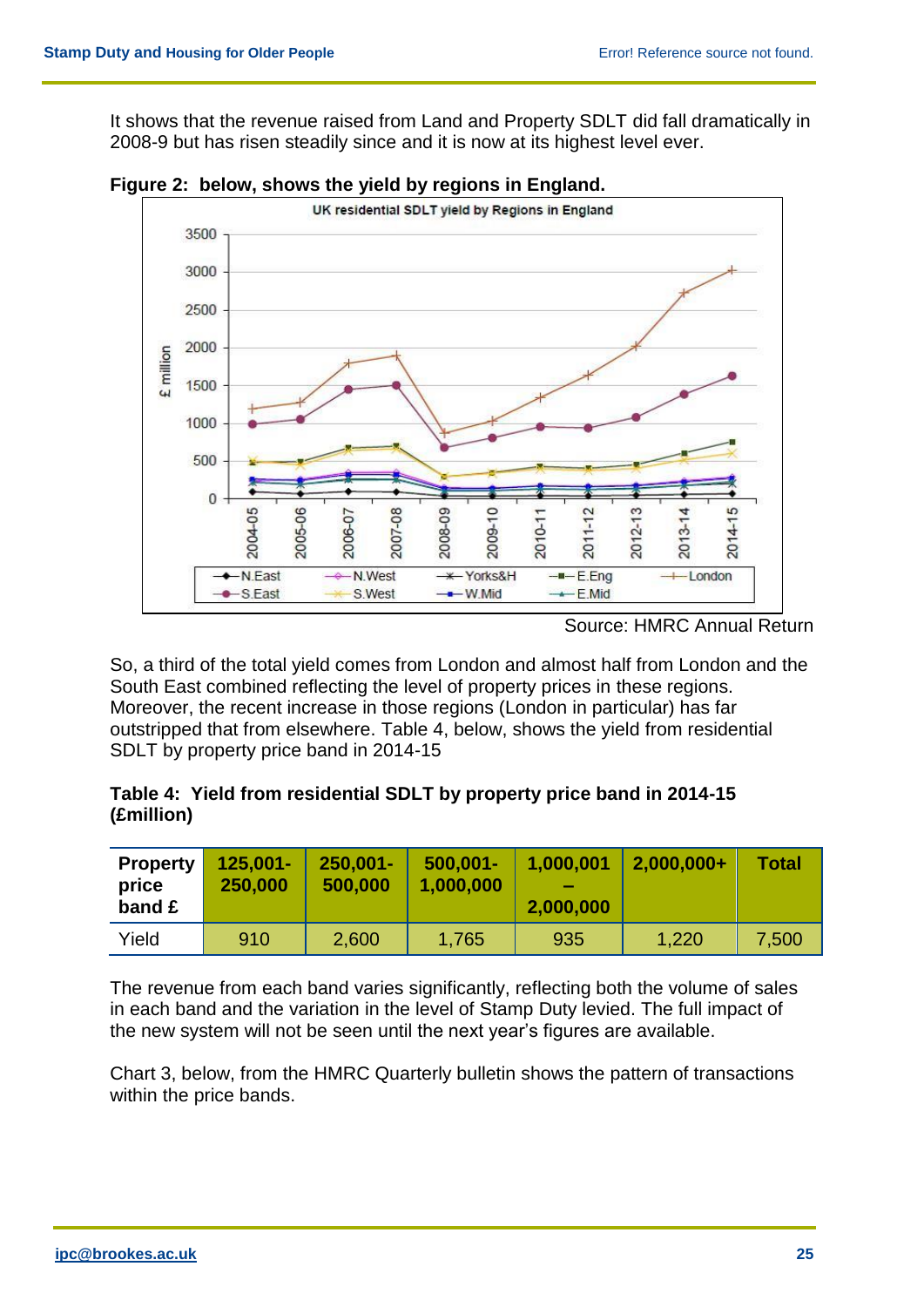

**Figure 3: SDLT Residential Liable Property Transactions (not seasonally adjusted)**

Source: HMRC Quarterly report

Again, the historical pattern is shown around the slump in property prices in 2008/9. More recently, chart 3 shows that there were some 208,000 liable residential transactions in the first quarter of 2016 and general increase in the number of transactions in all bands, with some sharp fluctuations in the lower and middle bands shown.

Some properties, of course, will not sell for enough to fall under the Stamp Duty regime or will be otherwise exempt. There were just over 60,000 transactions in Quarter 2 of 2016 that were not liable for SDLT most of which were because they fell below the threshold. The numbers not liable dropped by 20% from the previous quarter, largely because of the new provisions with regard to buy-to-let and second homes.

Research undertaken by Best and Kleven 2013 indicates that there is a link between SDLT rates and housing transactions. Given what we know about older households, it seems highly probable that older people, including those in single person households, are discouraged from moving by SDLT and its current rates. A further report from the LSE *(*Whitehead and Travers October 2013*)* also indicates that Stamp Duty inhibits mobility and suggests as a minimum that the "notch" effect referred to above should be addressed.

Best and Kleven found that there were large house price responses to transaction taxes (such as Stamp Duty) and a fast price adjustment to transaction tax changes, with strong short-term and long term effects from Stamp Duty reductions (as with the temporary increase in thresholds that took place some years ago). Specifically, they argued that a temporary 1% reduction in the Stamp Duty rate can increase market activity by 20% during the period of reduction, and that the improvement is sustained (at a smaller rate) over a longer period of time.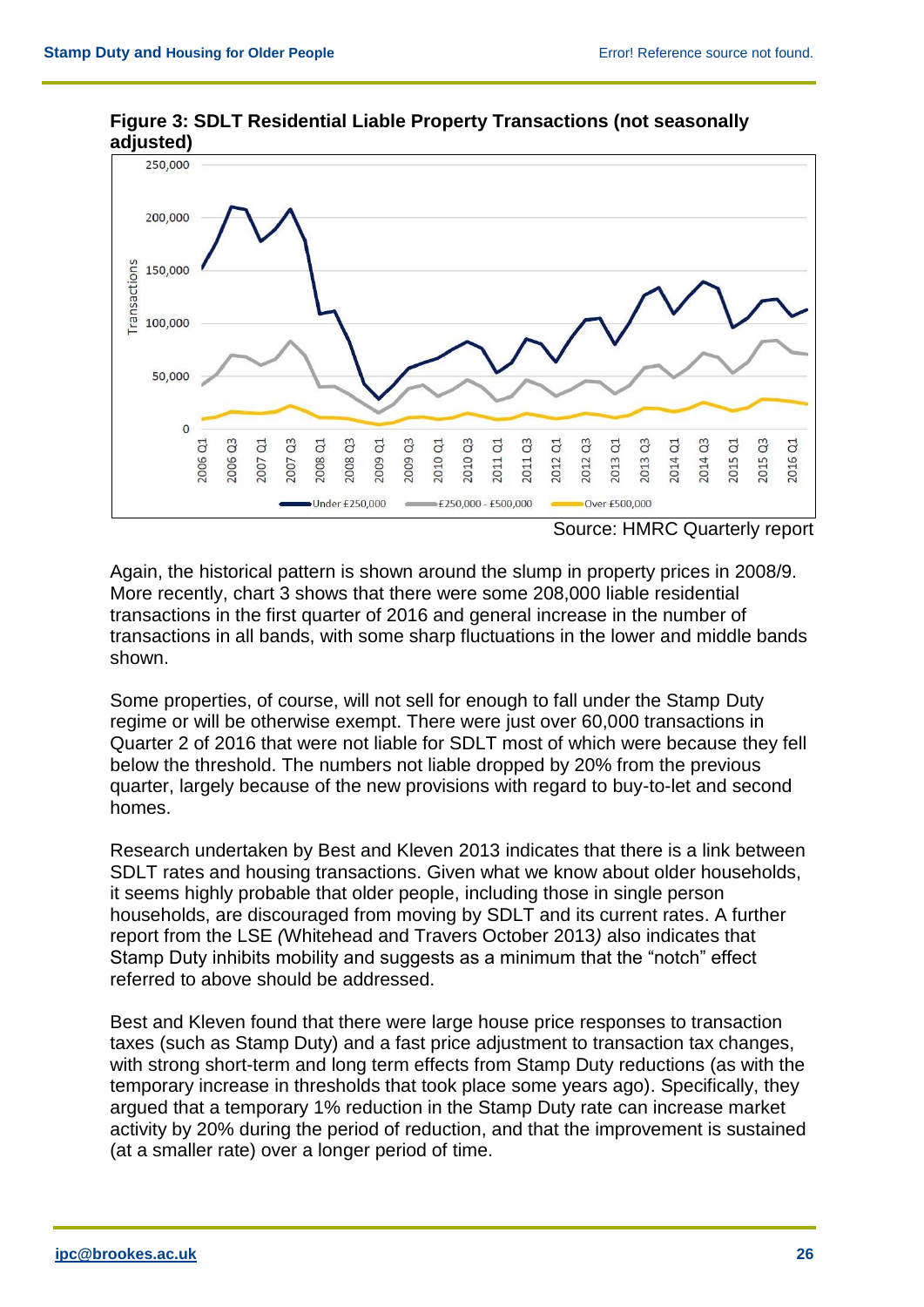Best and Kleven added to their work on SDLT with a new paper published in 2016. In this second paper they presented evidence on the effects of SDLT (and transactions taxes generally) on a range of variables including house prices and the volume of house purchases, and timing of transactions including an analysis of the dynamics of adjustment to both anticipated and unanticipated tax changes. Again, their overall finding was that the housing market responds very strongly and quickly to changes in SDLT, making it very distortionary compared to standard recurrent taxes. They emphasise the likely importance and role of deposits within the property mortgage system arguing that this amplifies behavioural responses to SDLT and provides a natural explanation for the responses they found.

Best and Kleven found that the 2008–2009 stamp duty holiday helped to show the effectiveness of fiscal stimulus and, in particular, to present some of the first evidence on the effectiveness of using temporary tax changes to stimulate the housing market during economic downturns. They also argue that these stimulus effects translate into GDP effects that are considerably larger than what has been found for other forms of fiscal stimulus such as income tax rebates.

More generally, these findings suggest that reducing the cost of housing transactions is an effective economic stimulus policy when governments are seeking to respond to an economic downturn. Deloitte Access Economics (2015) report for the Property Council of Australia notes that Stamp Duty Tax (property and non-property) generates a considerable proportion of the revenue raised by the states in Australia (typically 25%) and the report goes into significant detail about the potential impact of reducing Stamp Duty Taxes. The report describes Stamp Duty Taxes as:

*'…one of the least efficient taxes at either the state or federal level. Indeed, the Henry Review<sup>1</sup> stated that 'stamp duties on conveyances are inconsistent with the needs of a modern tax system' and that 'ideally, there is no place for stamp duties in a modern Australian tax system'.*

The report considers why Stamp Duty Taxes are bad for Australia's prosperity:

*The most efficient (i.e. best) taxes are those levied on:*

- *Broad bases – reducing the extent to which individuals or businesses decrease the consumption of one good or service in favour of untaxed substitutes and limiting the rate of taxation required to raise a given volume of revenue; and*
- *Inelastic supply or demand – that is, those goods or services where either the demand or supply side of the market is relatively unresponsive to price changes, and therefore where taxes distort behaviour the least.*

It also found that sellers predominantly bear the cost of stamp duties, …because having put their house on the market they have already made a commitment towards the housing transaction and they are least able to avoid moving: "*several studies, both of the Australian property market and internationally, use statistical techniques* 

 $\overline{a}$ 

 $1$  The Australia's Future Tax System Review, informally known as the Henry Tax Review was commissioned by the Rudd Government in 2008 and published in 2010. The review was intended to guide tax system reforms over the next 10 to 20 years.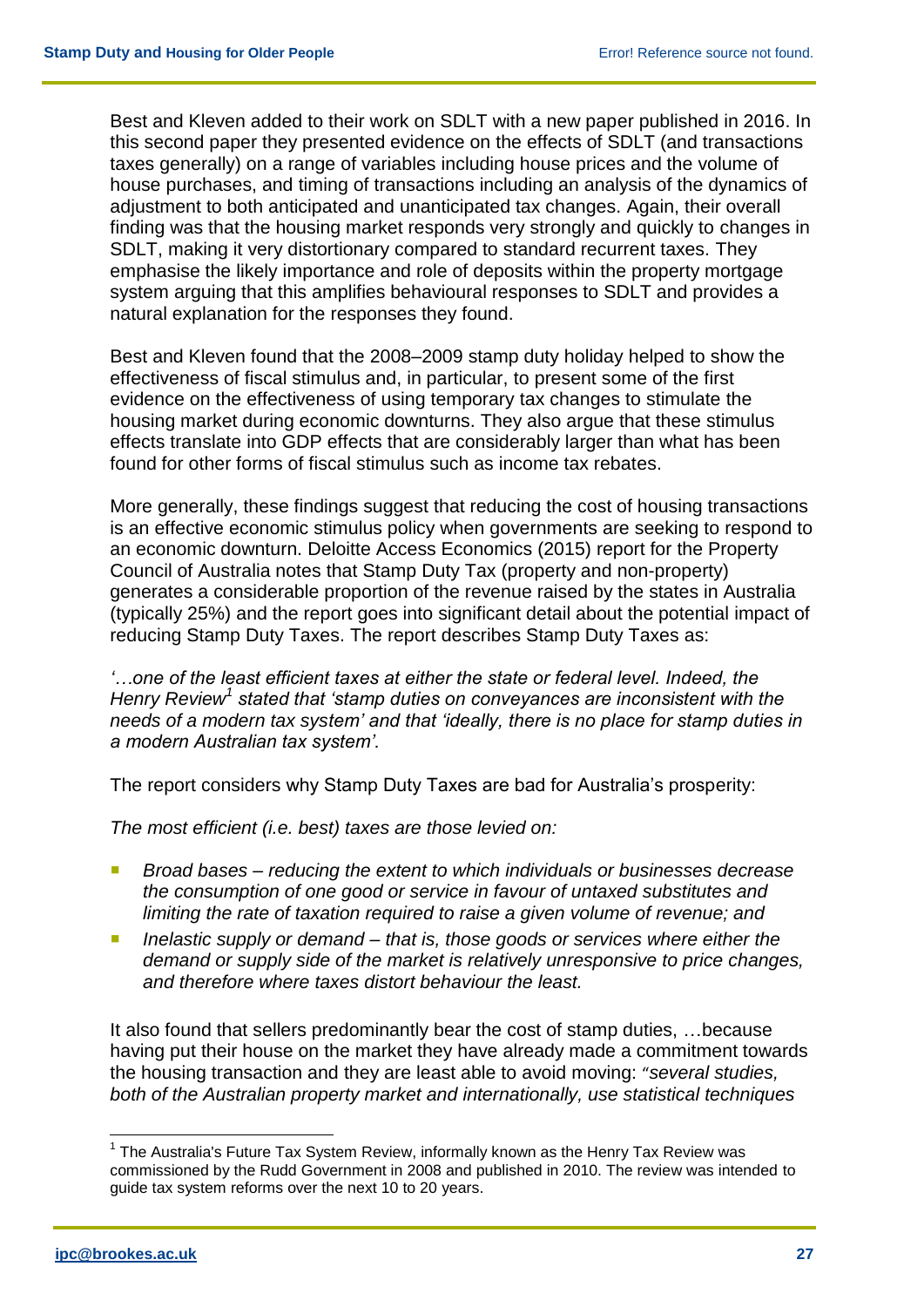*to demonstrate that the incidence of property transaction taxes tend to fall on the seller."*

Deloitte argue that "*replacing stamp duties with more efficient taxes will also lead to an increase in property transactions"* and model three scenarios including one in which only stamp duties on non-residential properties are replaced in a revenue neutral way with an increase in  $\textsf{SST}^2$ . They found that in terms of generating further economic activity (and dependent upon the revised tax system more revenue)

'…*the benefits of replacing stamp duties with a more efficient tax base are significant. An abolition of all property stamp duties in favour of a revenue neutral increase in GST is estimated to lead to a net increase in real consumption of between \$6.0 billion and \$9.7 billion depending on the impact on transaction volumes assumed.'*

Deloitte supports the view that a buoyant housing market generates far more income for the Revenue than just from Stamp Duty. Whilst potentially affecting the number of transactions, SDLT is estimated to account for only 30% (Stewart, E 2013) of the tax generated by a house move. So, it can be argued that a cut in SDLT that increases the number of house moves would generate more tax revenue than it lost. Stewart seeks to build upon the work of Best and Kleven and to model some of the wider consequences of the conclusions drawn. They suggest that on a house purchase of £167K the initial transaction alone can generate an additional £6,000 in tax revenue, even before renovations and improvements to that property, or further sales freed-up further down the chain can have an effect.

Where there is additional work done on renovation and improvement, figures produced in Australia (Housing Industry Association 2011) suggests that for every A\$ spent on construction a further A\$2.866 is spent as a knock-on effect, generating a wide range of further tax income. Similarly, in America, The National Association of Realtors® estimated in 2008 that each existing home sale at the median generated \$63,101 of economic impact, a further 30% on the sale price. Deloittes (2015) identify big benefits for those areas of the economy which feed into, and feed off, the property sector. Their modelling estimates significant increases in output in the construction sector (which increases by nearly 1% in size), as well as in the utilities and retail sectors. They also see this as bringing significant employment benefits.

Similarly, employment will increase in those sectors which increase output as a result of the reforms. The construction sector is estimated to employ an additional 5,000 full time equivalent workers when all property stamp duties are removed, while gains will also be realised in retail trade and other service sectors. That said, the overall impact on national employment would be modest, and the long run modelling here assumes full employment in any scenario – the main difference is not in the number of people working, but the more efficient allocation of those workers to different industries in a way that boosts the total size of the economy.

Further work in the US (National Association of Homebuilders 2012) looking at the homebuyer's tax credit scheme suggested that it led to 143,000 new first-time buyers and a ripple effect of 83,000 additional home sales and acquisitions generated by

 2 Similar to VAT in the UK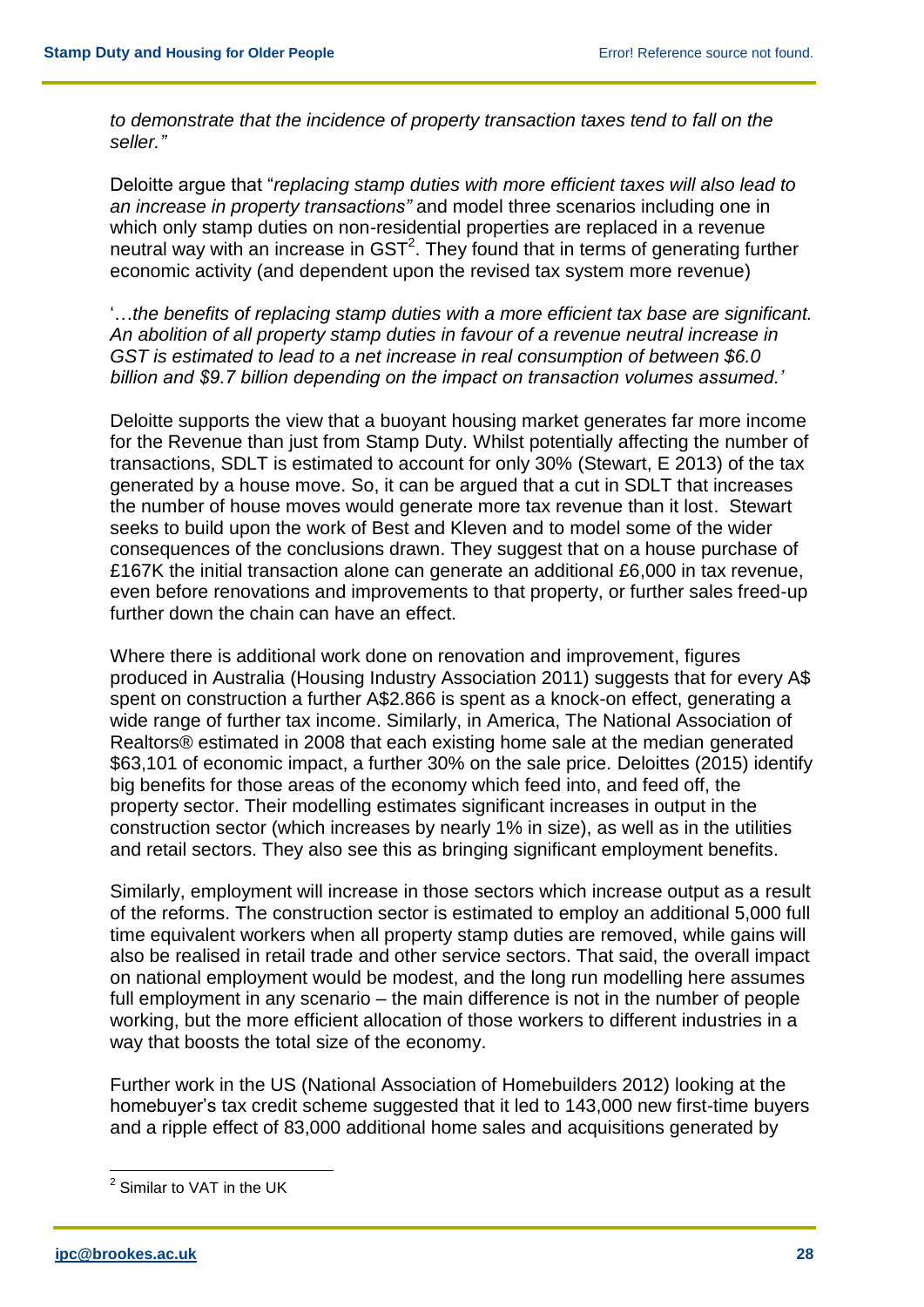displaced home owners trading up. Moreover, the additional tax revenue generated was estimated at \$3 billion.

#### **Stamp duty and the economy – Key points**

- Stamp duty revenues have increased sharply recently.
- A third of the total yield comes from London and almost half from London and the South East.
- Research indicates that there is a link between SDLT rates and housing transactions and that the housing market responds very strongly and quickly to changes in SDLT.
- Some believe Stamp Duty to be an outmoded and inefficient tax.
- Cuts in SDLT that increase the number of house moves could generate more tax revenue than they lost.

#### **9 Modelling the impact of a change in stamp duty**

So what could be the impact of changing the current liability for stamp duty for older homeowners?

The recent implementation of the new Stamp Duty regime for second homes and buy-to-let purchases shows the potential impact of changes to the Stamp Duty regime. Best and Kleven identified that a 1 percentage point reduction in the Stamp Duty rate increased transactions by 20%.

It would be reasonable to assume that full exemption from Stamp Duty for older people (on both sales and purchases of properties as was the case in the temporary reduction analysed by Best and Kleven) would result in a similar level of increased activity by those older people; especially given what we know about the current low levels of downsizing in the UK. Given that a full exemption for older people would almost certainly result in a bigger saving than a 1% reduction, it is likely that the impact would be even greater. However, to retain any comparison with the findings of Best and Kleven we would have to assume exemption from Stamp Duty would apply to the properties being both bought and sold by older people. Clearly, having only a partial exemption of older people i.e. exempting them as only sellers or as buyers of retirement apartments would have a reduced impact with the net effect of the exemption being in the region of the 1% point reduction analysed by Best and Kleven. In addition, there is evidence that generally older people are less likely to move house than those in other age-bands and therefore conservative estimates are appropriate.

Pannell, Aldridge and Kenway (2012) identify that some 200,000 older people move annually. It follows that a 20% increase in moves could result in a further 40,000 family-sized houses coming onto the market. Clearly, if a full exemption had a greater impact more houses would be released. Moreover, if those people are at the top of the chain the total number of house sales likely to occur in the chain that results from that additional decision to move in would be at least 3 or 4 – generating over 100,000 additional house sales per annum.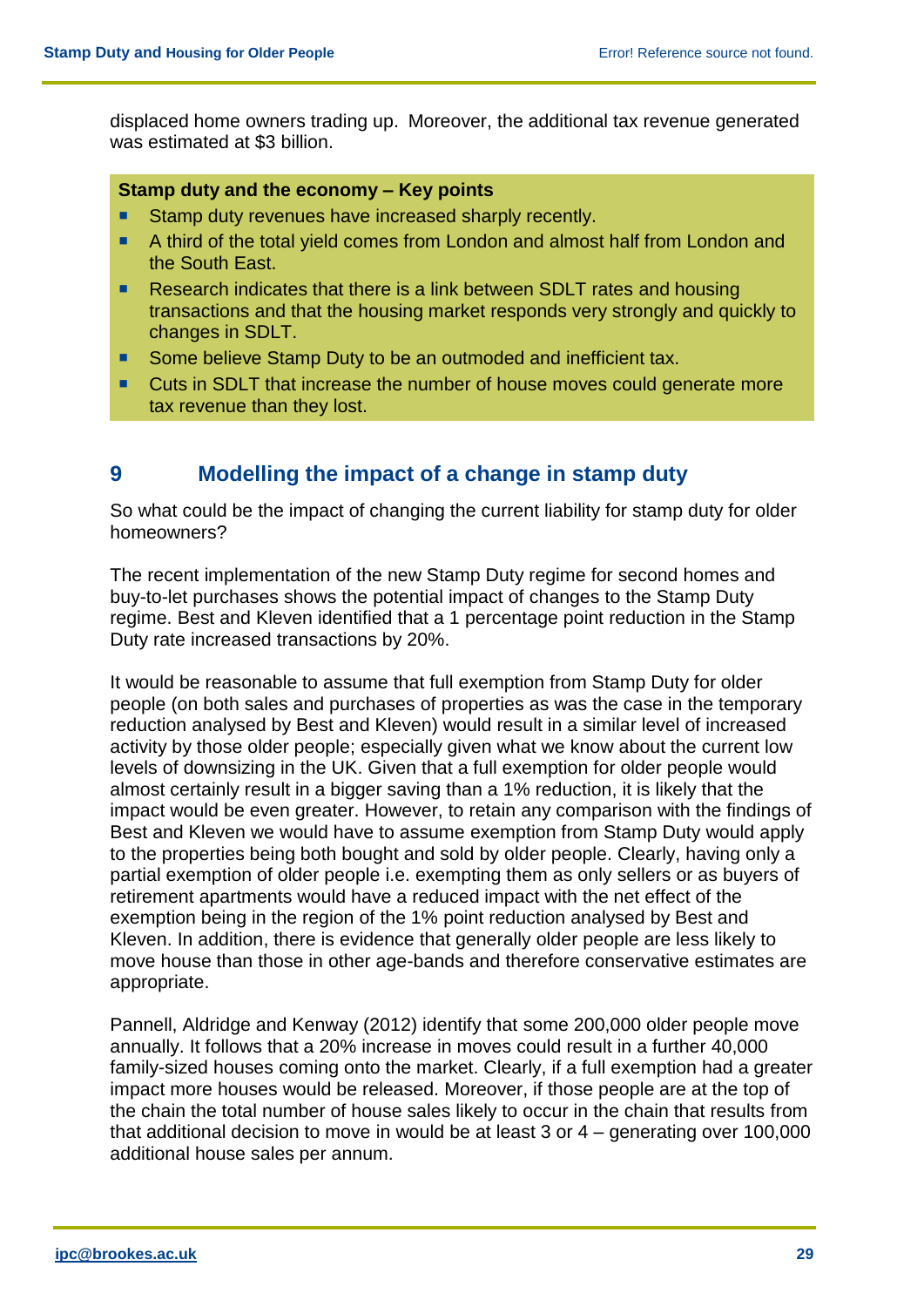Based upon the information reviewed in this report, it is possible to model the impact upon Stamp Duty revenues that exempting older people could have with different levels of older people pulled into the market by the exemption. Table 5 sets out the potential levels of revenue lost and generated by both 'blanket' exemptions in SDLT on sales and purchases by older people, and of exemptions just on purchases of property made by older people (assuming that such an exemption could itself generate the increased levels of activity shown). It should be noted:

- The model includes up to 30% level of increased activity.
- The amount of Stamp Duty revenue calculated as lost is based on the 200,000 older people who would have moved house anyway without the exemption and at the average house price level of £216,750 and a Stamp Duty level per sale of £1,835 $^3$ .
- The initial loss to the revenue of SDLT from those 200,000 transactions would be £367m per annum and that amount has to be deducted from any revenue gains accrued form additional sales as outlined in Table 5, below.
- **The additional tax revenue from the additional sales is calculated using the** £6,000 figure used by Best and Kleven and referred to above.
- **The additional Stamp Duty and other additional tax revenues generated from the** length of chain (3 moves) initiated by older people moving are calculated on the same basis.

Table 5 models the revenue overall that could be gained from the additional sales generated by exempting older people from SDLT when they move. Offset against that would be the initial loss to the revenue from those older people who would have moved anyway (£367m) and this figure is included in the calculation in the final column of Table 5. Exempting older people as both buyers and sellers would have a higher initial cost, but would be more likely to generate additional moves and housing transactions.

 $\overline{a}$ 

 $3$  Again, using the Frank Knight Stamp Duty calculator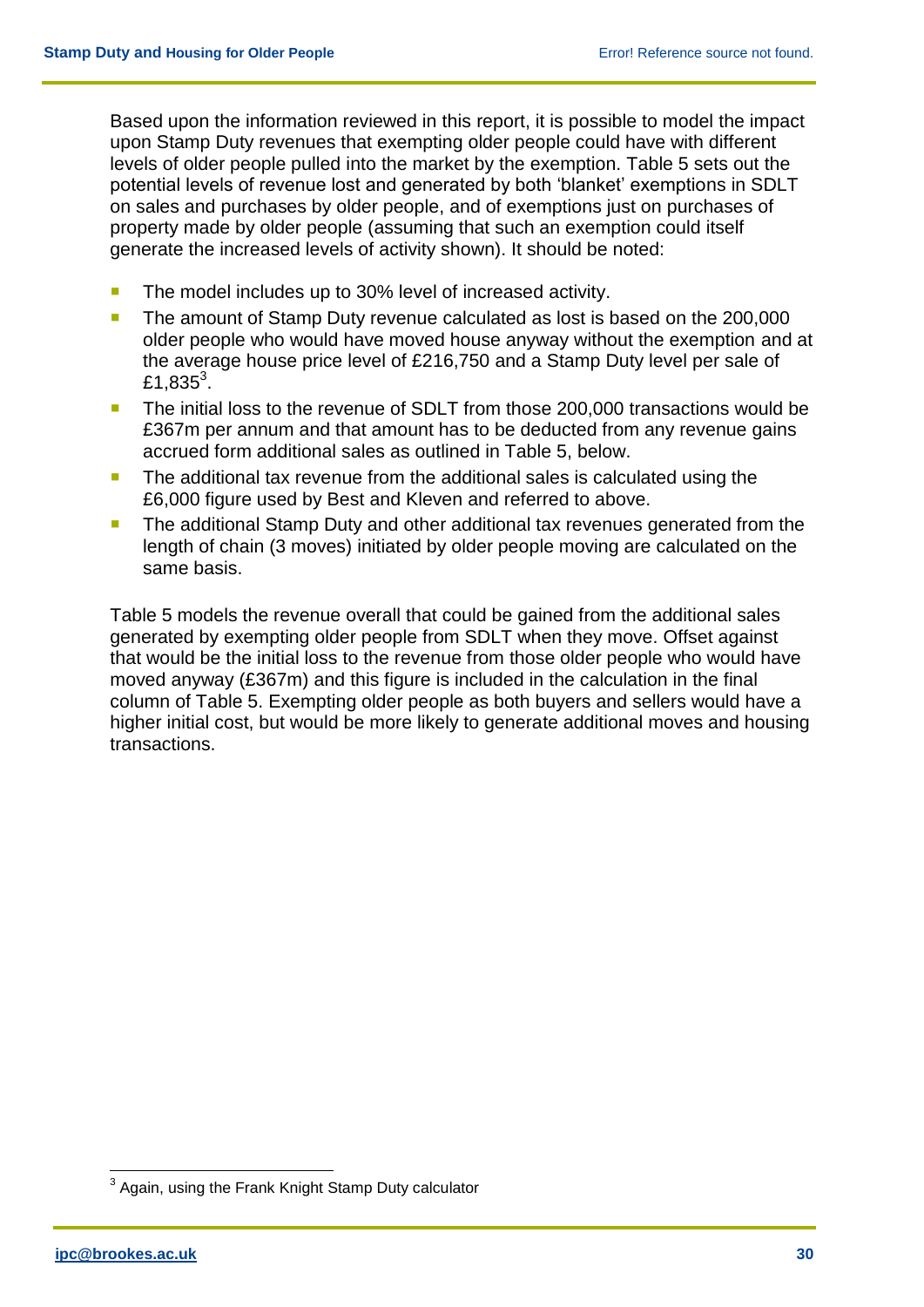#### **Table 5: Potential impact of exempting older people from Stamp Duty– all transactions at average house price level (£m)**

| <b>Increased</b><br>sales<br>from<br>cutting<br><b>SDLT</b> for<br>older<br>people | <b>Additional</b><br>moves | <b>SDLT Revenue lost</b>                              |                                                            | <b>Other tax</b><br>revenues<br>generated<br>(at £6K<br>per sale) | <b>Additional</b><br><b>SDLT</b><br>generated<br>by chain<br>of 3 more<br>sales | <b>Additional</b><br>other tax<br>revenue<br>generated<br>by chain | <b>Net benefit</b><br>to revenue<br>with<br>exemption<br>for older<br>people<br>buying<br>only |
|------------------------------------------------------------------------------------|----------------------------|-------------------------------------------------------|------------------------------------------------------------|-------------------------------------------------------------------|---------------------------------------------------------------------------------|--------------------------------------------------------------------|------------------------------------------------------------------------------------------------|
|                                                                                    |                            | <b>Exempting</b><br>older<br>people<br>buying<br>only | <b>Exempting</b><br>older<br>people<br>buying &<br>selling |                                                                   |                                                                                 |                                                                    |                                                                                                |
| 1%                                                                                 | 2,000                      | $-3.67$                                               | $-7.34$                                                    | 12.0                                                              | 11.01                                                                           | 36.0                                                               | $-311.4$                                                                                       |
| 5%                                                                                 | 10,000                     | $-18.35$                                              | $-36.7$                                                    | 60.0                                                              | 55.05                                                                           | 18.0                                                               | $-90.3$                                                                                        |
| 10%                                                                                | 20,000                     | $-36.7$                                               | $-73.4$                                                    | 120.0                                                             | 110.1                                                                           | 360.0                                                              | 186.4                                                                                          |
| 20%                                                                                | 40,000                     | $-73.4$                                               | $-146.8$                                                   | 240.0                                                             | 220.2                                                                           | 720.0                                                              | 353.0                                                                                          |
| 30%                                                                                | 60,000                     | $-110.1$                                              | $-220.2$                                                   | 360.0                                                             | 330.3                                                                           | 1,080.0                                                            | 739.8                                                                                          |

This shows that very low levels of increased sales would mean a loss to the Revenue, but an increase of 10% in the numbers of older people moving would generate a significant surplus for the Revenue, and that an achievable 20% increase would net the Revenue an extra £353m per annum. The overall net effect of the stimulus to the housing market could be very significant.

A reduction in Stamp Duty on sales and/or purchases by older people would help them to move into properties that are more appropriate, improve their quality of life and reduce dependency. It would encourage "downsizing", stimulate the housing market and begin free up larger properties for those lower down the housing market. Whilst Stamp Duty revenue would be lost on the transactions made exempt, other revenues generated and Stamp Duty recovered further down the chain would make good the defect, and more.

Clearly, an exemption from Stamp Duty only for people moving into identified retirement properties would have a much lower impact upon the loss of revenue than a 'blanket' exemption for all older people moving, whilst retaining the beneficial effects.

Other approaches to freeing up the housing market through the tax regime are possible, but on the whole these seem to be either more punitive or somewhat distanced from the actual house sale, especially when compared with Stamp Duty. For example, the single person's discount on council tax (25%) could be abolished, which would mean older people living alone were faced with higher council tax bills. Alternatively, there could be reductions in VAT, targeted on the building industry. These though, could encourage people to stay put as much as to move.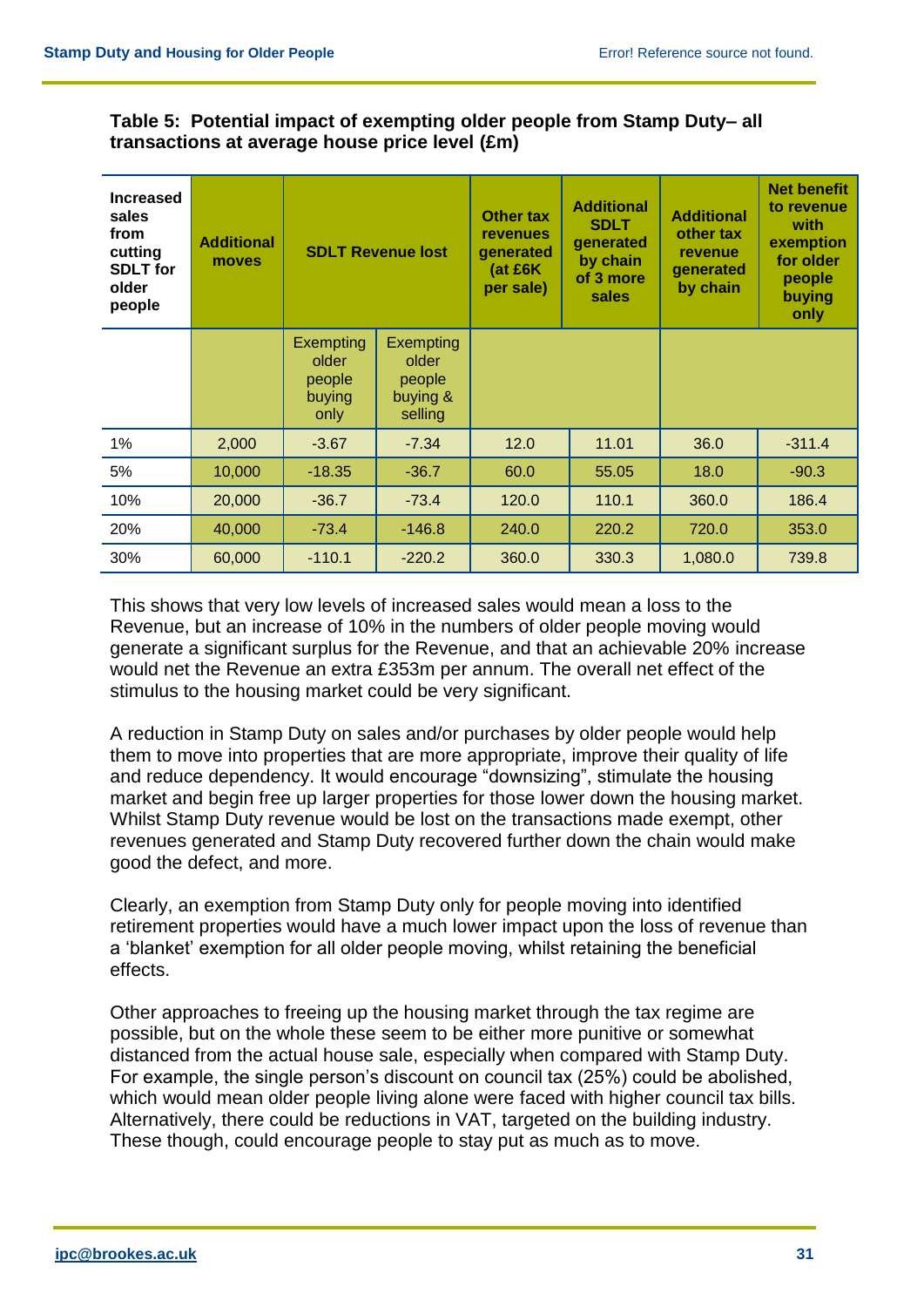Housing Tax Credits have been tried in the USA as part of a recent economic stimulus programmes. Dynan, Gayer and Plotkin (2013) looked at the impact of these programmes but found that time-limited homebuyer tax credits largely "pull forward" sales that would have occurred anyway. Whilst there can be benefits to accelerating economic activity if the economic slump is large, the benefit from any boost of economic activity associated with a homebuyer tax credit needs to be weighed against alternative uses of the funds. It is also the case that targeted on first-time buyers they are unlikely to impact upon older people looking to downsize and "second steppers".

#### **Modelling the impact of a change in stamp duty – Key points**

- Evidence suggests that reducing SDLT increases housing transactions
- **Transactions involving older people could offer exemptions with them as buyers** and/or sellers.
- Modelling suggests SDLT exemptions could encourage 40,000 additional older people to move per annum.
- It also suggest SDLT exemptions for older people could lead to increased revenues overall.
- Exemptions could be accompanied by further measures.
- A reduction in Stamp Duty on sales and/or purchases by older people would help them to move into more appropriate properties, improve their quality of life and reduce dependency.

#### **10 Conclusion**

This report illustrates that there are large numbers of older people living in underoccupied houses and whilst they should not be coerced into moving there are obvious benefits to them and to the housing market of encouraging or enabling them to move. It suggests that using a reduction in Stamp Duty for older people (preferably as buyers and sellers) could be a highly effective way of achieving that, especially given that it is not likely to lead to a reduction in revenue for the Government.

Additional and not insignificant benefits of an increase in older people moving include the potential impact on their health and wellbeing through living in accommodation better suited to meet their needs, with a reduction in health and social care costs this suggests would be possible. A reduction in Stamp Duty on sales and/or purchases of property by older people could also stimulate the development of more retirement accommodation to meet an increase in demand. It could further stimulate the housing market and free up larger properties for those lower down the housing market ladder.

A more targeted approach exempting just those people moving into retirement properties would certainly be less costly to the Revenue, but at the present time there is only limited evidence as to its likely effectiveness in encouraging people to move. Nevertheless, there are good grounds for concluding that either approach is likely to bear fruit and is worthy of further consideration.

**Institute of Public Care October 2016**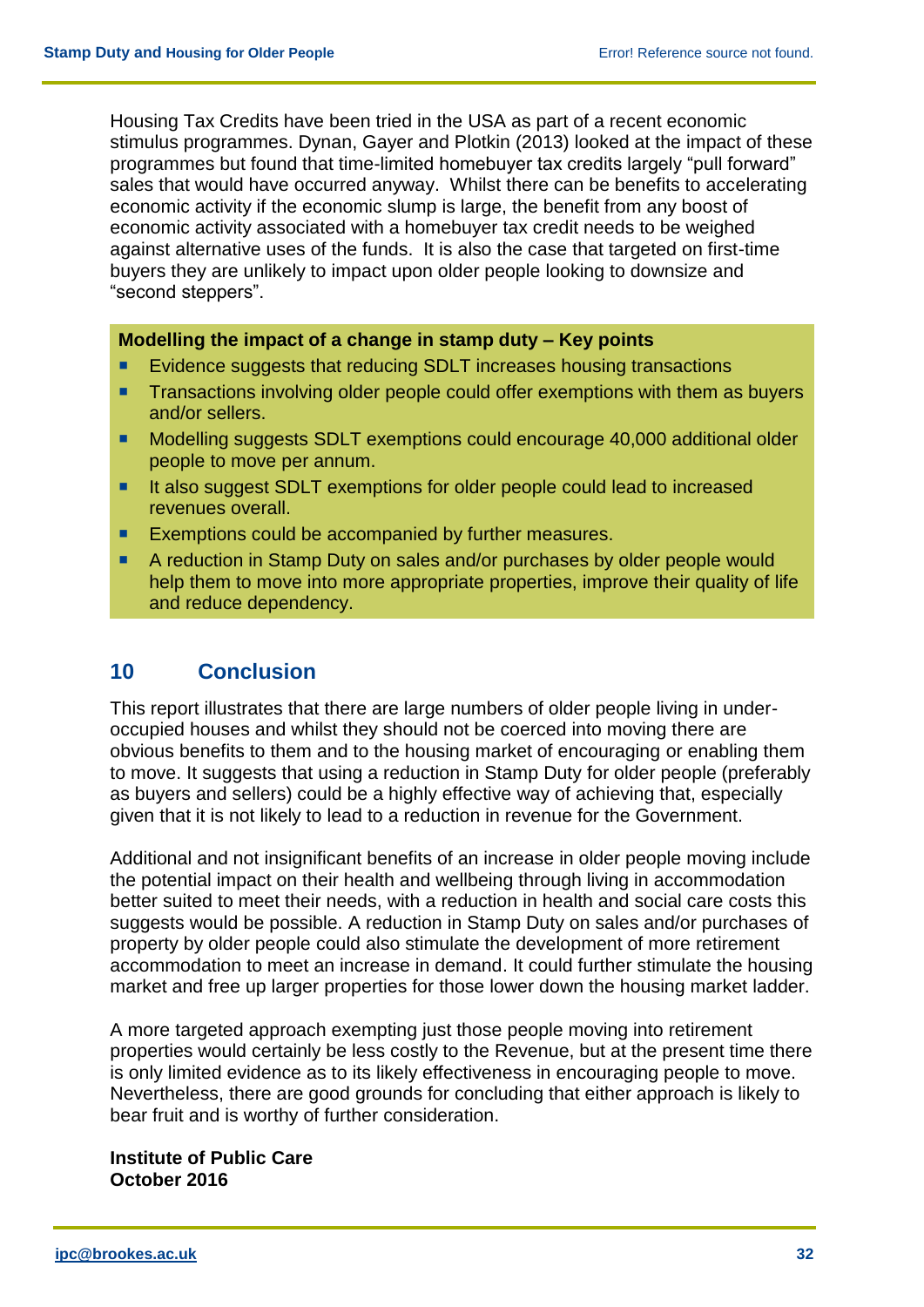## **References**

Banks, Blundell, Oldfield & Smith, [Housing Mobility and Downsizing at Older Ages in](http://onlinelibrary.wiley.com/doi/10.1111/j.1468-0335.2011.00878.x/abstract)  [Britain and the USA,](http://onlinelibrary.wiley.com/doi/10.1111/j.1468-0335.2011.00878.x/abstract) Economicia, LSE, 2011, Wiley online Library,

Beach, B, Generation Stuck - [Exploring the Reality of Downsizing in Later Life,](https://f844205396e0071c41b9-a33e598b21c2445c4eca86a9b4f92e58.ssl.cf3.rackcdn.com/ILC-downsizing-report.pdf) 2016, McCarthy and Stone

Best, & Kleven, [Housing Market Responses to Transaction Taxes: Evidence from](http://economics.mit.edu/files/9485) [Notches and Stimulus in the UK,](http://economics.mit.edu/files/9485) 2013, Warwick University

Best & Kleven, [Housing Market Responses to Transaction Taxes: Evidence from](https://web.stanford.edu/~mbest/best-kleven_landnotches_feb2016.pdf) [Notches and Stimulus in the UK,](https://web.stanford.edu/~mbest/best-kleven_landnotches_feb2016.pdf) 2016, Stanford University

Bolster, A, [Evaluating the Impact of Stamp Duty Land Tax First Time Buyer's Relief,](https://www.gov.uk/government/uploads/system/uploads/attachment_data/file/331717/sdlt-ftb-workingpaper.pdf) 2011, HM Revenue & Customs

Chartered Institute of Housing and the Housing LIN (2014) ['New Approaches to](http://www.cih.org/resources/PDF/Policy%20free%20download%20pdfs/New%20approaches%20to%20delivering%20better%20housing%20options%20for%20older%20people.pdf)  [Housing for Older People'](http://www.cih.org/resources/PDF/Policy%20free%20download%20pdfs/New%20approaches%20to%20delivering%20better%20housing%20options%20for%20older%20people.pdf)

DCLG, [Housing health and safety rating system: guidance for landlords and property](https://www.gov.uk/government/uploads/system/uploads/attachment_data/file/9425/150940.pdf)[related professionals,](https://www.gov.uk/government/uploads/system/uploads/attachment_data/file/9425/150940.pdf) 2006

Deloitte Access Economics, The economic impact of stamp duty: Three reform [options](https://www2.deloitte.com/content/dam/Deloitte/au/Documents/Economics/deloitte-au-economics-impact-stamp-duty-reform-options.pdf) 2015, Property Council of Australia

The Daily Telegraph, [Two million elderly planning to sell home,](http://www.telegraph.co.uk/property/propertynews/10255271/Two-million-elderly-planning-to-sell-home.html) 21 August 2013

The Daily Telegraph, [Equity release: Give the gift of education,](http://www.telegraph.co.uk/financialservices/equity-release-service/10315006/Equity-Release-Give-the-gift-of-education.html) 21 April 2013

Dynan, Gayer, and Plotkin, [Evaluation of Federal and State Homebuyer Tax](https://www.brookings.edu/wp-content/uploads/2016/06/28_homebuyer_tax_incentives_dynan_gayer2.pdf)  **[Incentives,](https://www.brookings.edu/wp-content/uploads/2016/06/28_homebuyer_tax_incentives_dynan_gayer2.pdf) 2013, Brookings Economics Studies USA** 

ESRC Centre for Population Change - [To downsize or not? Household changes and](http://www.cpc.ac.uk/publications/cpc_briefing_papers/pdf/BP30_To_downsize_or_not_household_changes_and_housing_consumption_among_older_adults_in-Scotland.pdf)  [housing consumption among older](http://www.cpc.ac.uk/publications/cpc_briefing_papers/pdf/BP30_To_downsize_or_not_household_changes_and_housing_consumption_among_older_adults_in-Scotland.pdf) adults in Scotland, Briefing, 30 October 2015

Griffith, [The Hoarding of Housing,](http://www.if.org.uk/wp-content/uploads/2011/10/IF_Housing_Defin_Report_19oct.pdf) 2011, The Intergenerational Foundation

[Halifax House Price Index,](http://www.halifax.co.uk/house-price-index/) September 2016

Halifax, Press Release, [Majority of home buyers benefit from stamp duty changes,](http://static.halifax.co.uk/assets/pdf/mortgages/pdf/Majority-of-home-buyers-benefit-from-stamp-duty-changes-7th-December-2015-Housing-Release.pdf) 7 December 2015

Housing LIN, [Health, Wellbeing, and the Older People,](https://ipc.brookes.ac.uk/publications/HWB_and_the_Older_People_Housing_Agenda.pdf) Housing Learning & Improvement Network, 2012

Housing LIN, ['Housing and the Care Act'](http://www.housinglin.org.uk/Topics/browse/HousingExtraCare/ExtraCareProvision/SupportServices/?parent=990&child=9366) Website page, 2016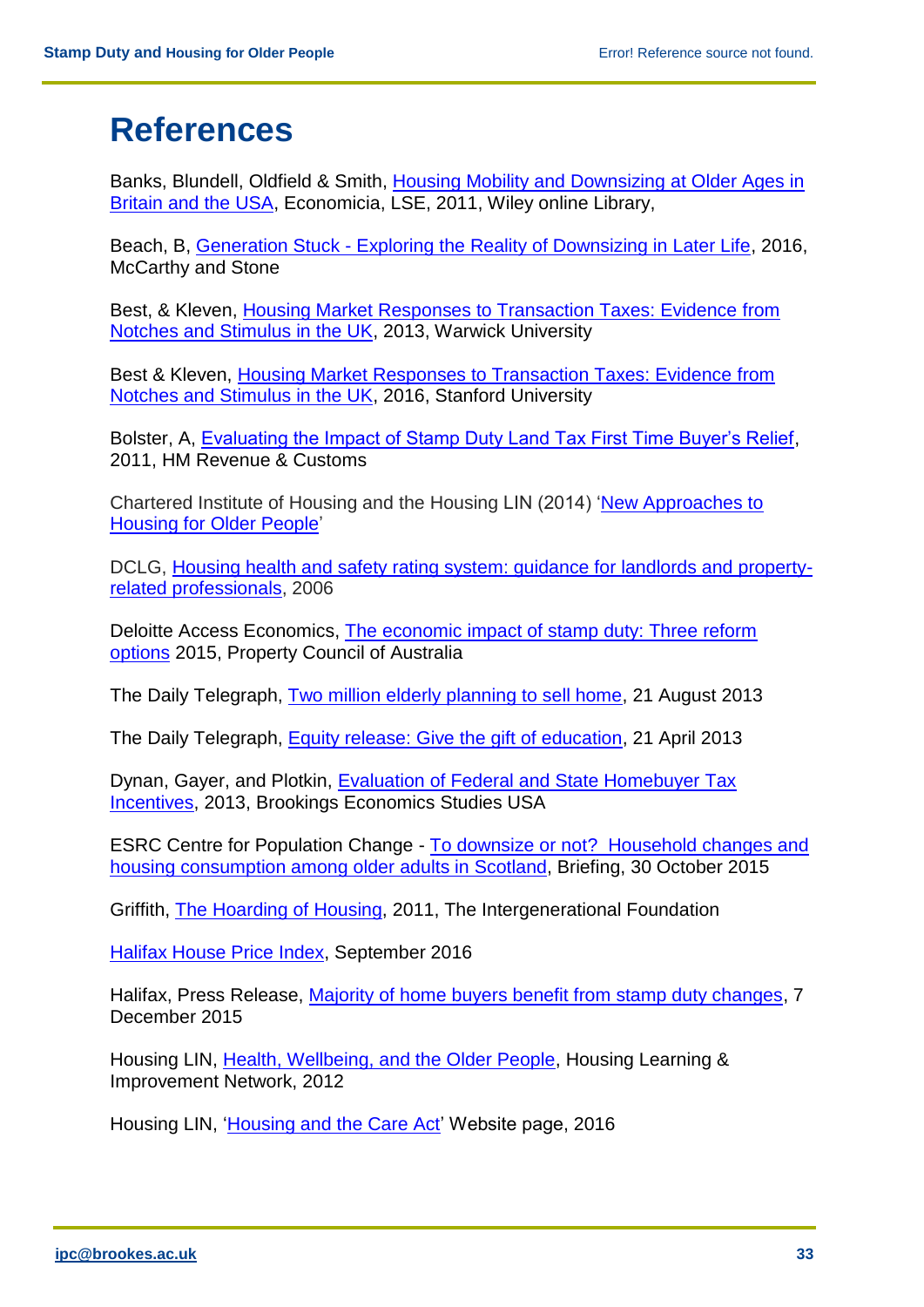The Housing Industry Association, [The Economic Multiplier Effects of Housing -](http://economics.hia.com.au/media/The%20Economic%20Multiplier%20Effects%20of%20Housing%202011.pdf) The [importance of housing to the wider economy,](http://economics.hia.com.au/media/The%20Economic%20Multiplier%20Effects%20of%20Housing%202011.pdf) 2011

HM Revenue and Customs, [Quarterly Stamp Duty Statistics,](https://www.gov.uk/government/uploads/system/uploads/attachment_data/file/541297/Quarterly_SDLT_Jul_2016_circ.pdf) (Formerly SDLT Liable and Non-Liable Property Transactions), July 2016

HM Revenue and Customs, [UK Stamp Tax Statistics 2014-15,](https://www.gov.uk/government/uploads/system/uploads/attachment_data/file/464298/AnnualStampTaxes-Release-Sep15.pdf) September 2015

The Intergenerational Foundation, Millions of "last-time buyers" could be planning to [downsize their homes, according to new research,](http://www.if.org.uk/archives/5783/millions-of-last-time-buyers-could-be-planning-to-downsize-their-homes-according-to-new-research) 2016

Knight Frank ['Stamp Duty 2016'](http://www.knightfrank.co.uk/stamp-duty-calculator) stamp-duty-calculator

Knight Frank, [Housing for an ageing population,](http://www.housinglin.org.uk/_library/Resources/Housing/OtherOrganisation/KF_Retirement_Housing_2016.pdf) 2016, Published through Housing LIN

Knight Frank, [Retirement Housing,](http://content.knightfrank.com/research/696/documents/en/retirement-housing-2014-2388.pdf) 2014

Knight Frank, [Retirement](http://content.knightfrank.com/research/696/documents/en/2016-3770.pdf) Housing, 2016

KPMG Budget: [New stamp duty rules create more losers than winners,](file:///C:/Users/Pteverso/AppData/Local/Microsoft/Windows/Temporary%20Internet%20Files/Content.Outlook/Z1WVTB7T/‘https:/home.kpmg.com/uk/en/home/media/press-releases/2016/03/budget-2016-new-stamp-duty-rules-create-more-losers-than-winners.html) 2016

Land Registry England and Wales, [Stamp Duty Land Tax,](http://www.landregistry.gov.uk/professional/law-and-practice/stamp-duty-land-tax) 2013

Lifetime Homes [16 Design Criteria from 5 July 2010 \(REVISED\)](http://www.lifetimehomes.org.uk/pages/revised-design-criteria.html)

Lloyd, J, [Valuing Retirement Housing](http://strategicsociety.org.uk/wp-content/uploads/2016/08/Valuing-Retirement-Housing.pdf) - Exploring the economic effects of specialist [housing for older people,](http://strategicsociety.org.uk/wp-content/uploads/2016/08/Valuing-Retirement-Housing.pdf) 2016, Strategic Society Centre

Lloyd J and Parry W, [Older Owners: Research on the lives, aspirations and housing](http://strategicsociety.org.uk/wp-content/uploads/2015/10/Older-Owners.pdf)  [outcomes of older homeowners in the UK,](http://strategicsociety.org.uk/wp-content/uploads/2015/10/Older-Owners.pdf) 2015, Strategic Society Centre, London' cited in Lloyd, J, [Valuing Retirement Housing, Exploring the economic](http://strategicsociety.org.uk/wp-content/uploads/2016/08/Valuing-Retirement-Housing.pdf) effects of [specialist housing for older people,](http://strategicsociety.org.uk/wp-content/uploads/2016/08/Valuing-Retirement-Housing.pdf) 2016, Strategic Society Centre

Lloyds Bank [Press Release,](http://www.lloydsbankinggroup.com/Media/Press-Releases/2015/lloyds-bank/downsizers/) Down Sizers, January 2015.

Lloyds Bank [Press Release,](http://www.lloydsbankinggroup.com/Media/Press-Releases/2016-press-releases/lloyds-bank/cost-of-moving/) Cost of Moving, September 2016

Lord German (Ed), Making [the most of equity release: perspectives from key players,](http://www.smith-institute.org.uk/file/Making%20the%20Most%20of%20Equity%20Release.pdf) 2012, Smith Institute, Lord German

Irwin Mitchell, [Longer Sales Chains Show Uplift in Housing Market,](http://www.irwinmitchell.com/) 2013

Mori, Aspirations of Older People, 2004, London, Mori, Quoted in Housing Lin, [Viewpoint on Downsizing for older people into Specialist Accommodation,](http://www.housinglin.org.uk/_library/Resources/Housing/Support_materials/Viewpoints/Viewpoint19_Downsizing_II.pdf) 2011

National Association of Estate Agents September 2013 Housing [Market Report-](http://www.naea.co.uk/media/321773/naea_housing_market_report_-_september.pdf)August 2013.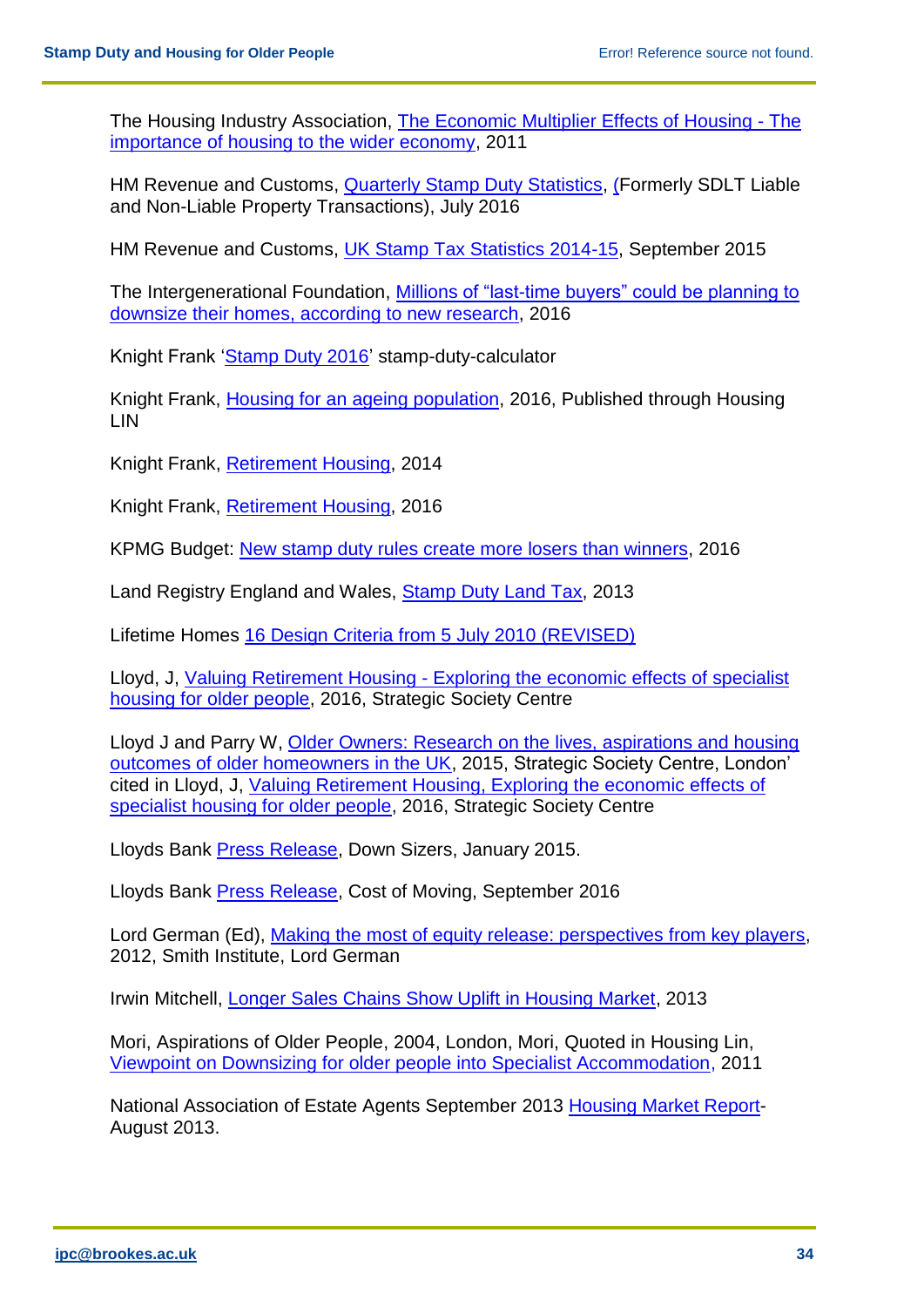National Association of Homebuilders, **Economic effects of a policy to stimulate home** [buying,](http://www.nahb.org)/) 2012

Pannell, Aldridge, & Kenway, [Market Assessment of Housing Options for Older](http://npi.org.uk/files/5213/7485/1289/Market_Assessment_of_Housing_Options_for_Older_People.pdf)  [People,](http://npi.org.uk/files/5213/7485/1289/Market_Assessment_of_Housing_Options_for_Older_People.pdf) New Policy Institute, 2012

[Housing Report](https://www.gov.uk/government/publications/english-housing-survey-2009-to-2010-household-report) English Housing Survey 2009/10

Pannell, Aldridge, & Kenway, Older People's Housing: Choice, quality of life and [under-Occupation'](http://npi.org.uk/files/5213/7485/1289/Market_Assessment_of_Housing_Options_for_Older_People.pdf), 2012, Joseph Rowntree Foundation.

Pennington, [Moving On –](http://www.ippr.org/files/images/media/files/publication/2013/06/moving-on-older-people_June2013_10898.pdf?noredirect=1) Migration trends in later life, 2013, IPPR

Pensioner Policy Institute, PPI Briefing Note Number 57, [How could CPI indexation](https://www.pensionspolicyinstitute.org.uk/uploadeddocuments/Briefing%20Notes/PPI_Briefing_Note_57_-_How_could_CPI_indexation_affect_pension_income_Jan2011.pdf)  [affect pension income?,](https://www.pensionspolicyinstitute.org.uk/uploadeddocuments/Briefing%20Notes/PPI_Briefing_Note_57_-_How_could_CPI_indexation_affect_pension_income_Jan2011.pdf) 2011

Price, Water House Cooper, [Housing Market Outlook](https://www.pwc.co.uk/assets/pdf/ukeo/ukeo-july-2016-housing-market-outlook.pdf) July 2016.

Property-wire.com, More [investment needed in the UK for retirement properties, it is](http://www.propertywire.com/news/europe/uk-retirement-property-homes/)  [claimed,](http://www.propertywire.com/news/europe/uk-retirement-property-homes/) 23 January 2014

Savills Q1 Residential Review, ['Identifying the downsizer](http://www.savills.co.uk/promotions/savills-research---residential-property-focus-q1-2013.aspx) hotspots' 2012

Sutherland, [Viewpoint on Downsizing for](http://www.housinglin.org.uk/_library/Resources/Housing/Support_materials/Viewpoints/Viewpoint19_Downsizing_II.pdf) Older People into Specialist [Accommodation,](http://www.housinglin.org.uk/_library/Resources/Housing/Support_materials/Viewpoints/Viewpoint19_Downsizing_II.pdf) 2011, Housing Learning and Improvement Network

Whitehead, Travers, et al [Creating the Conditions for](http://www.berkeleygroup.co.uk/media/pdf/g/o/Creating_the_Conditions_for_Growth.pdf) Growth, October 2013, Berkeley Group. .

Retirement Homesearch, Post-Brexit Britain: The UK Retirement Property Landscape [Q2 2016 Review,](http://www.retirementhomesearch.co.uk/images/pdf/Retirement%20Homesearch%20Quarter%202%20Review%202016.pdf) 2016

Royal Institute of chartered Surveyors – Press release [Increase in housing demand](http://www.rics.org/uk/news/news-insight/press-releases/rics-uk-residential-market-survey-december-2015/)  [as buy-to-let investors look to beat stamp duty rise](http://www.rics.org/uk/news/news-insight/press-releases/rics-uk-residential-market-survey-december-2015/)

Stewart, E, Stamp Duty – [A counterproductive tax,](https://d3n8a8pro7vhmx.cloudfront.net/taxpayersalliance/pages/448/attachments/original/1436279460/stampdutymodelling.pdf?1436279460) 2013, Walbrook Economics 2

Watts, T, [Forget "downsizing", think "rightsizing" to meet older](http://www.housinglin.org.uk/_library/Resources/Housing/Support_materials/Viewpoints/HLIN_Viewpoint_76_Rightsizing.pdf) people's housing [needs and aspirations,](http://www.housinglin.org.uk/_library/Resources/Housing/Support_materials/Viewpoints/HLIN_Viewpoint_76_Rightsizing.pdf) 2016, Housing LIN

Wood, [The Top of the Ladder,](http://www.demos.co.uk/files/TopoftheLadder-web.pdf) 2013, DEMOS

Yorkshire Bank, Government [urged to examine major stamp duty change,](http://www.ybs.co.uk/media-centre/government-urged-to-examine-major-stamp-duty.html) September 2016